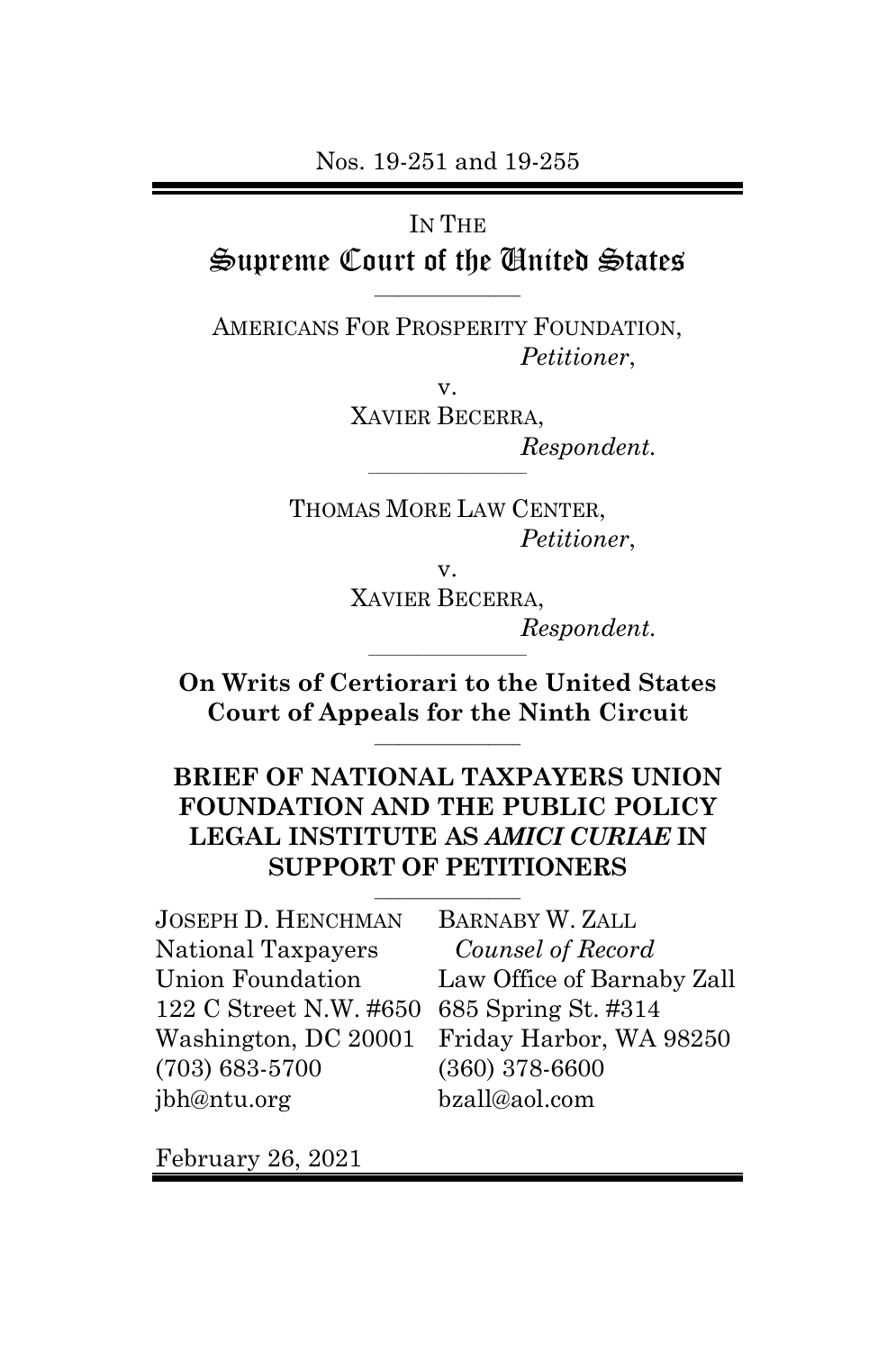# **TABLE OF CONTENTS**

<span id="page-1-0"></span>

| Ι.<br>THE ATTORNEY GENERAL'S PLAN TO<br>USE CHARITIES' DONOR LISTS TO TILT<br>AT "DARK MONEY" WINDMILLS RISKS<br>SLAYING THE VOLUNTARY TAX<br>COMPLIANCE GOOSE THAT LAYS THE<br>A. Taxpayer Confidence in Privacy of Their<br><b>Information Protects Taxpayers,</b><br>Organizations, and Governments 6<br>B. The Tool for the Attorney General's |
|----------------------------------------------------------------------------------------------------------------------------------------------------------------------------------------------------------------------------------------------------------------------------------------------------------------------------------------------------|
| Asserted Purposes is Form 990, Not                                                                                                                                                                                                                                                                                                                 |
| C. Schedule B Was Designed to Protect<br>Donor Information, Not Uncover                                                                                                                                                                                                                                                                            |
| D. Schedule B Is Not Useful for the Attorney<br>General's Intended Purposes.  17                                                                                                                                                                                                                                                                   |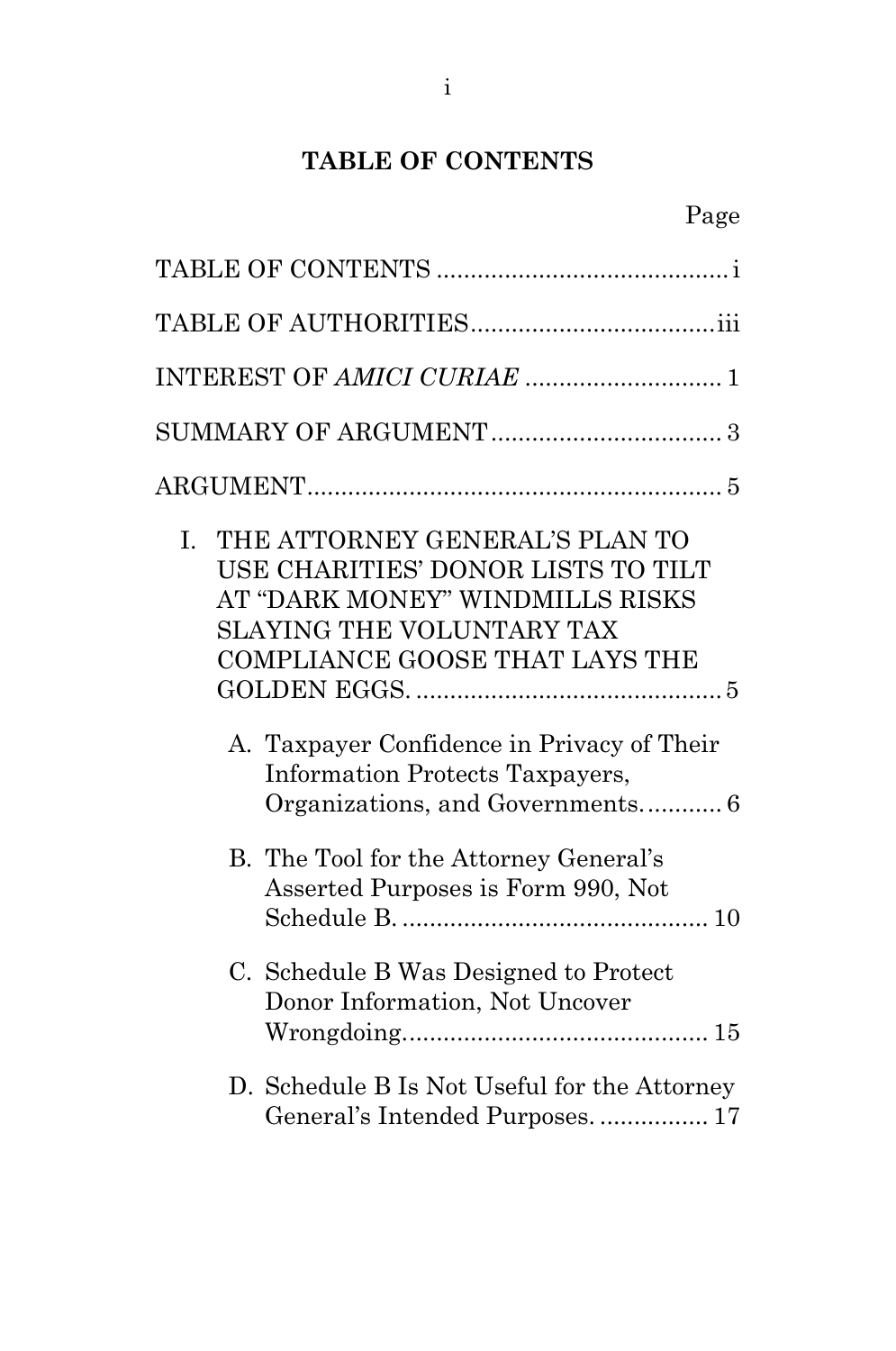| E. Charities' Donor Lists Should Not Be<br>Collected For Campaign Finance                                                                                                     |
|-------------------------------------------------------------------------------------------------------------------------------------------------------------------------------|
| Enforcement Without Particularized                                                                                                                                            |
|                                                                                                                                                                               |
| II. THE ATTORNEY GENERAL SHOULD NOT<br>BE ABLE TO LEVERAGE AN ARGUABLY<br>LEGITIMATE USE OF SCHEDULE B INTO<br>A CONDITION ON AN ENDLESS ARRAY<br>OF CONSTITUTIONAL RIGHTS 22 |
|                                                                                                                                                                               |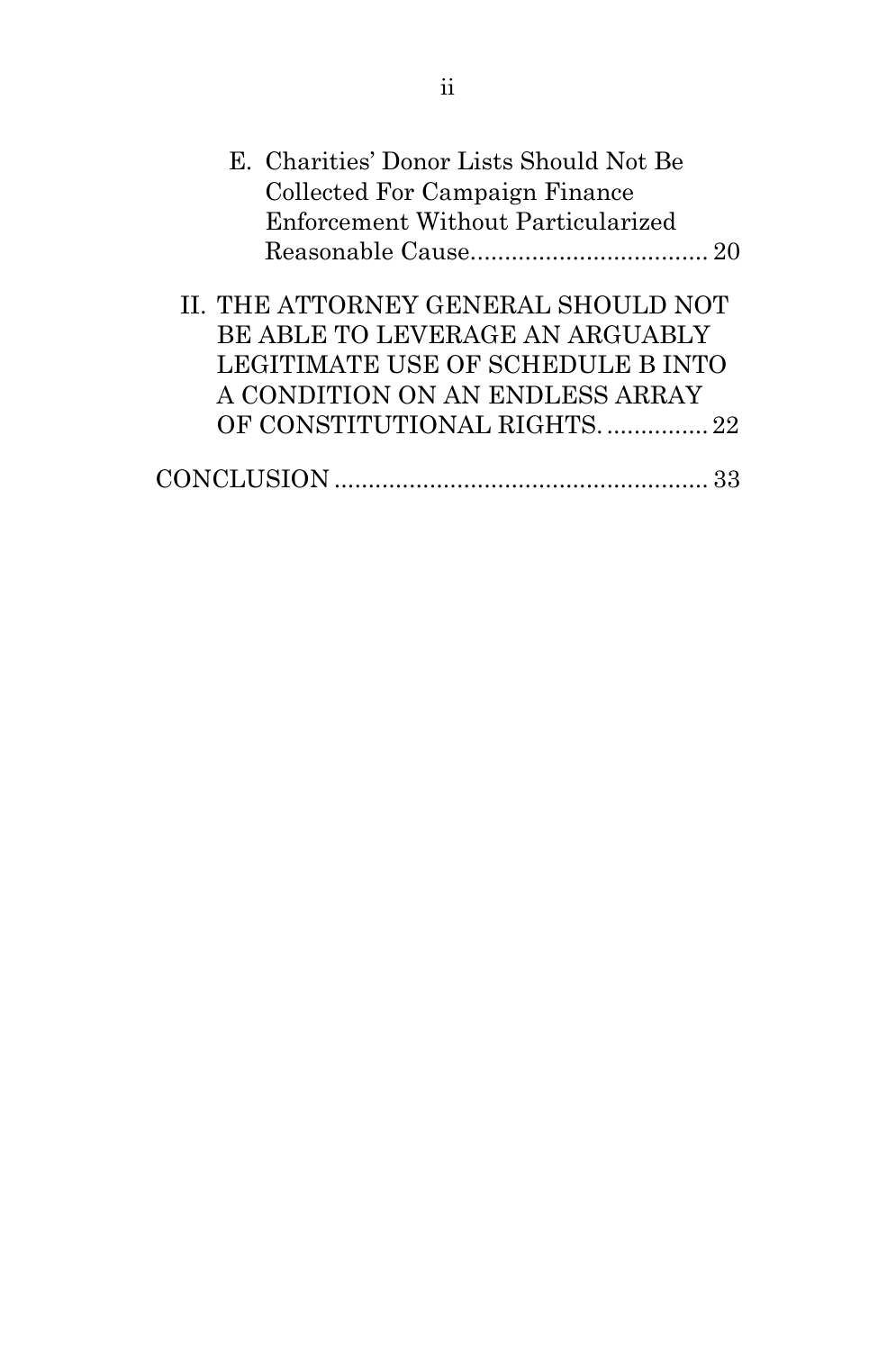## **TABLE OF AUTHORITIES**

## <span id="page-3-0"></span>**Cases**

| Agency for Int'l Dev. v. All. for Open Soc'y Int'l, Inc.,<br>570 U.S. 205 (2013) ("AOSI I")  24, 28, 29 |
|---------------------------------------------------------------------------------------------------------|
| Agency for Int'l Dev. v. All. for Open Soc'y Int'l, Inc.,<br>140 S. Ct. 2082 (2020) ("AOSI II") 24, 28  |
| Ams. for Prosperity Found. v. Becerra,                                                                  |
| Aronson v. IRS,                                                                                         |
| Bullock v. IRS,<br>401 F. Supp.3d 1144 (D. Mont. 2019) 20                                               |
| Cammarano v. United States,                                                                             |
| Church of Scientology of Cal. v. IRS ("Scientology"),                                                   |
| Gamble v. United States,                                                                                |
| In Re Hampers,                                                                                          |
| In re United States,                                                                                    |
| Landmark Legal Found. v. IRS,                                                                           |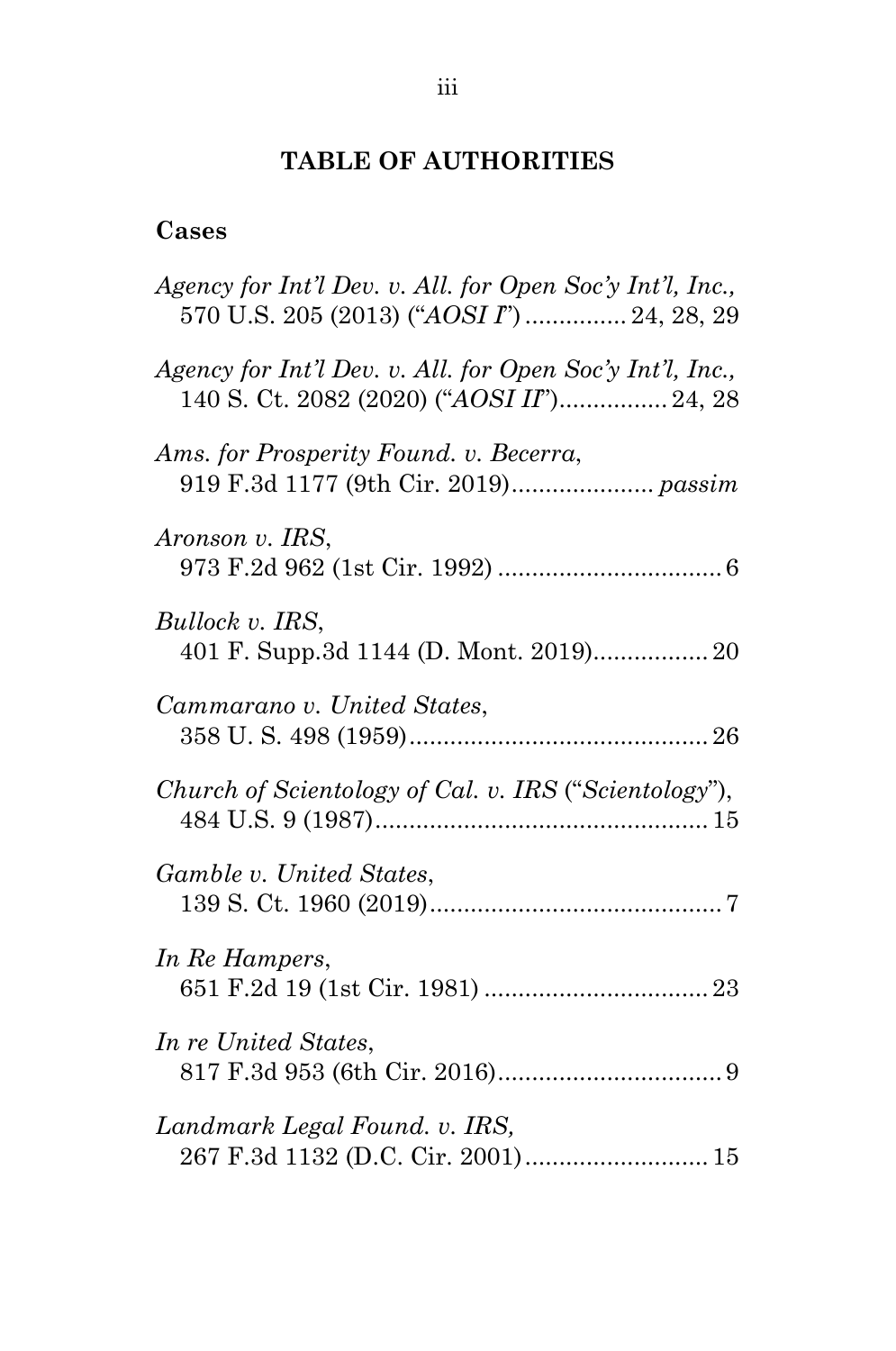| Regan v. Taxation With Representation,           |  |
|--------------------------------------------------|--|
| Rumsfeld v. Forum for Academic and Institutional |  |
| Rust v. Sullivan,                                |  |
| United States v. Janis,                          |  |

## **Statutes**

## **Constitutional Provisions**

|--|--|--|--|--|--|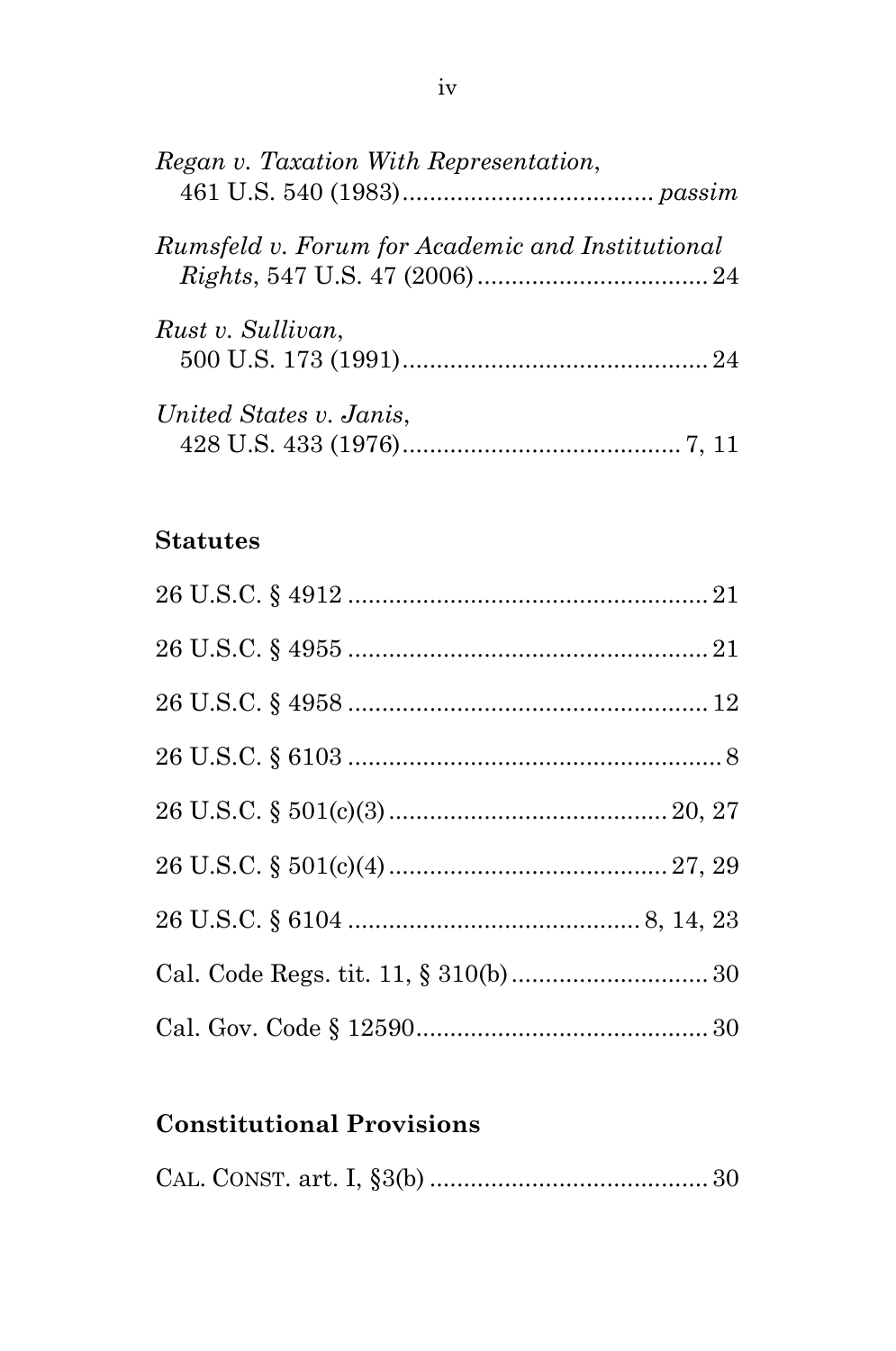## **Other Authorities**

| 2016 IRS Form 990 Annual Information Return,       |
|----------------------------------------------------|
| Christopher Street West Foundation,                |
| https://lapride.org/wp-                            |
| content/uploads/2018/03/2016-CSW-Tax-              |
|                                                    |
| Amy Gallo, "A Refresher on A/B Testing," Harvard   |
| Business Review, Jun. 2017,                        |
| https://hbr.org/2017/06/a-refresher-on-ab-testing  |
|                                                    |
| Andrew Megosh, Lary Scollick, Mary Jo Salins and   |
| Cheryl Chasin, Internal Revenue Service, "H.       |
| Private Benefit Under IRC 501(c)(3)," Exempt       |
| Organizations Continuing Professional Education    |
| <i>Technical Instruction Program for FY2001,</i>   |
| https://www.irs.gov/pub/irs-tege/eotopich01.pdf    |
|                                                    |
| Attorneys General Gurbir S. Grewal and Letitia     |
| James, Letter to Secretary of the Treasury         |
| Steven T Mnuchin and IRS Commissioner              |
| Charles P. Rettig, RE: Notice of Proposed          |
| Rulemaking (RIN: 1545-BN28), Dec. 9, 2019,         |
| https://tinyurl.com/attorneys-general-letter       |
|                                                    |
| Ben Popkin, "How Hackers Stole 200,000+ Citi       |
| Accounts Just By Changing Numbers In The           |
| URL," Consumerist, Jun. 14, 2011,                  |
|                                                    |
| Brian Galle, Charities in Politics: A Reappraisal, |
| 54 WILLIAM & MARY L. REV. 1561 (2013)  28          |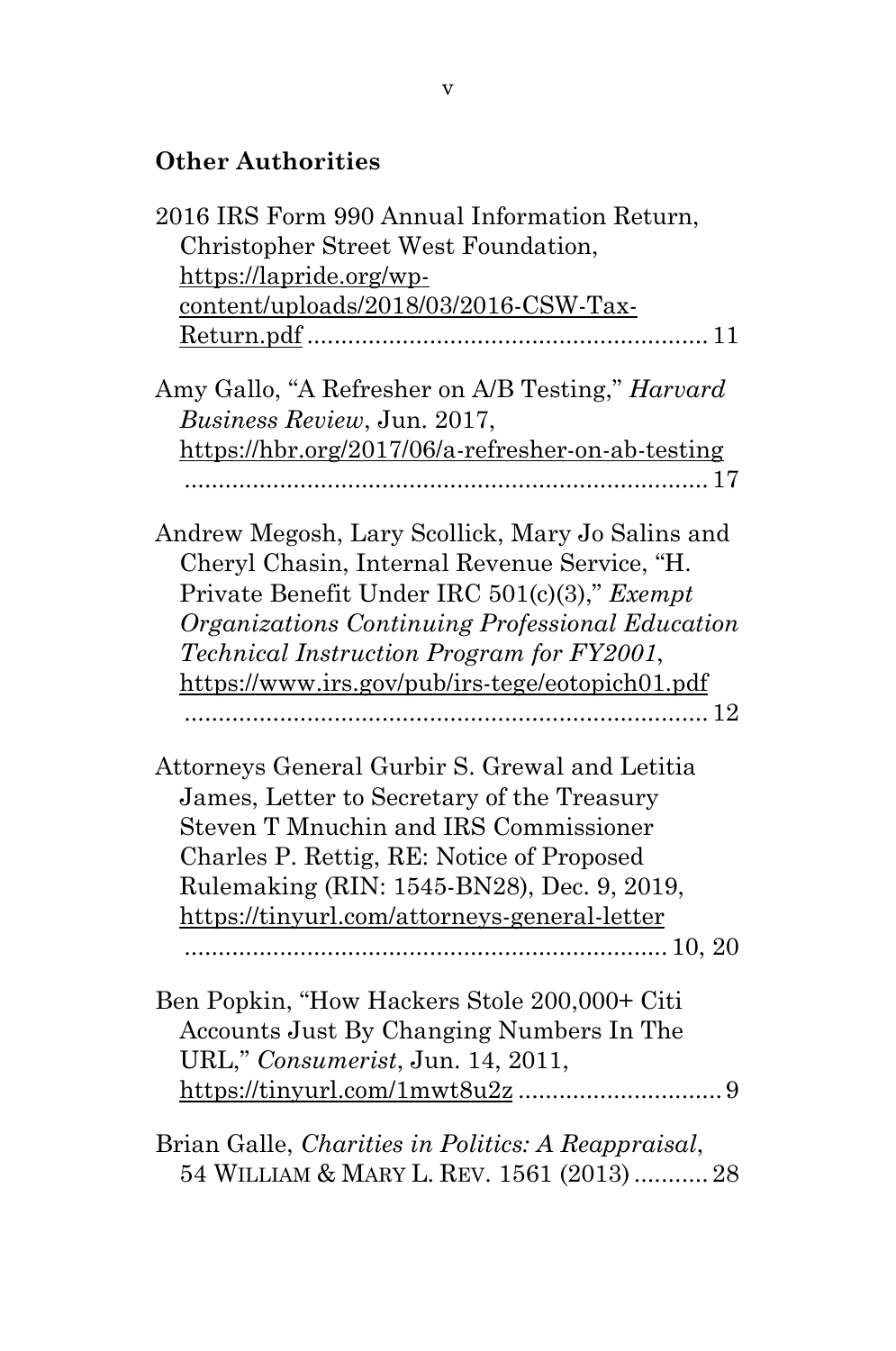| Brief for the States of Arizona, Alabama, Arkansas,<br>Georgia, Indiana, Kansas, Louisiana, Oklahoma,<br>South Carolina, Tennessee, Texas, Utah, and<br>West Virginia, and Governor Phil Bryant of the<br>State of Mississippi, as Amici Curiae in Support |
|------------------------------------------------------------------------------------------------------------------------------------------------------------------------------------------------------------------------------------------------------------|
| Cheryl Chasin, Debra Kawecki and David Jones,<br>Internal Revenue Service, "G. Form 990," Exempt<br>Organizations Continuing Professional Education<br>Technical Instruction Program for FY2002,<br>https://www.irs.gov/pub/irs-tege/eotopicg02.pdf        |
| Dep't of Treasury, Unified Agenda, "Guidance<br>Under Section 6033 Regarding the Reporting of<br>Contributors Names and Addresses," RIN 1545-<br>BN28, Spring 2016,<br>$\frac{\text{https://tinyul.com/5d37juds}}{20}$                                     |
| Ellen P. Aprill, Regulating the Political Speech of<br>Noncharitable Exempt Organizations after<br>Citizens United, 10 ELECTION L. J. 363 (2011) 28                                                                                                        |
| Eugene Volokh, Freedom of Expressive Association<br>and Government Subsidies,<br>58 STANFORD L. REV. 1919 (2006) 28                                                                                                                                        |
| Former IRS Commissioner Lawrence Gibbs,<br>"INSIGHT: Let's Not Forget There's a Reason for<br>Keeping Tax Returns Private," Daily Tax Report,<br>Aug. 14, 2019, https://tinyurl.com/h51zgisf7                                                              |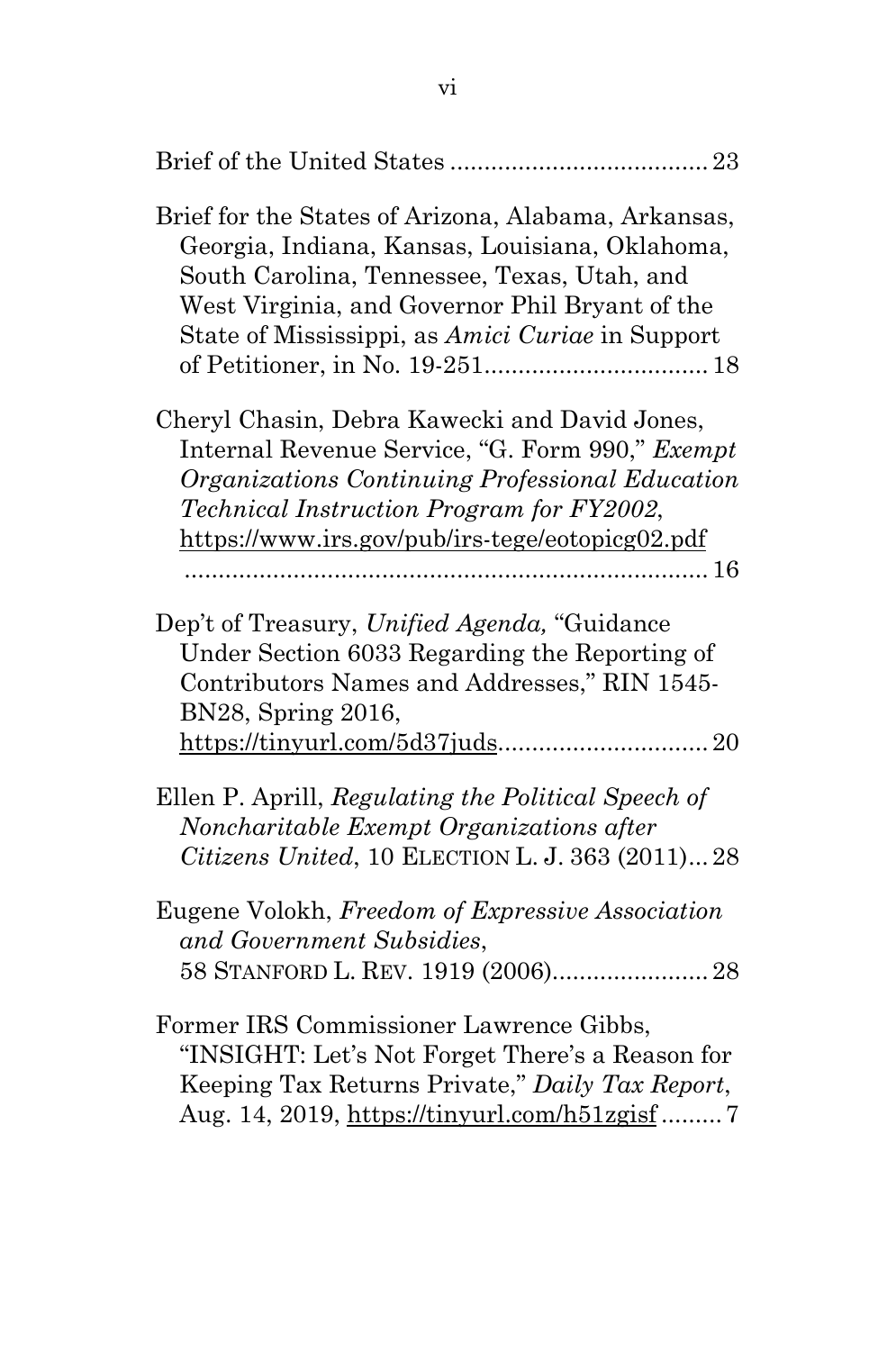| Glenn Kessler, "Explainer: Sorting through charges"<br>and countercharges in the IRS probe," The<br>Washington Post, Jul. 3, 2013,                                                       |
|------------------------------------------------------------------------------------------------------------------------------------------------------------------------------------------|
| $\frac{\text{https://tiny.l.com/1qzhi}f0w}{\text{https://tiny.l.com/1qzhi}f0w}$                                                                                                          |
| Greg Colvin & Marcus Owens, "IRS Form 990<br>Donor Disclosure: Current Posture, Background,<br>Options," 35 EXEMPT ORGS. TAX REV., No. 3, Mar.<br>2002, https://tinyurl.com/2peo7y5r  17 |
| Impeachment Of Richard M. Nixon, Articles of<br>Impeachment, II(2), H. Rept. 93-1305 (1974)7                                                                                             |
| Internal Revenue Service, "Form 990, Return of<br>Organization Exempt From Income Tax,"<br>$\frac{\text{https://www.irs.gov/public/irs.pdf/f990.pdf}}{12}$                               |
| Internal Revenue Service, "Schedule B (Form 990),<br>Schedule of Contributors,"<br>https://www.irs.gov/pub/irs-pdf/f990ezb.pdf                                                           |
| Internal Revenue Service, "Schedule C (Form 990),<br>Political Campaign and Lobbying Activities,"<br>https://www.irs.gov/pub/irs-pdf/f990sc.pdf 21                                       |
| Internal Revenue Service, "Schedule L (Form 990),<br>Transactions With Interested Persons,"<br>https://www.irs.gov/pub/irs-pdf/f990sl.pdf 12                                             |
| Internal Revenue Service, "Instructions for<br>Schedule L," https://www.irs.gov/pub/irs-                                                                                                 |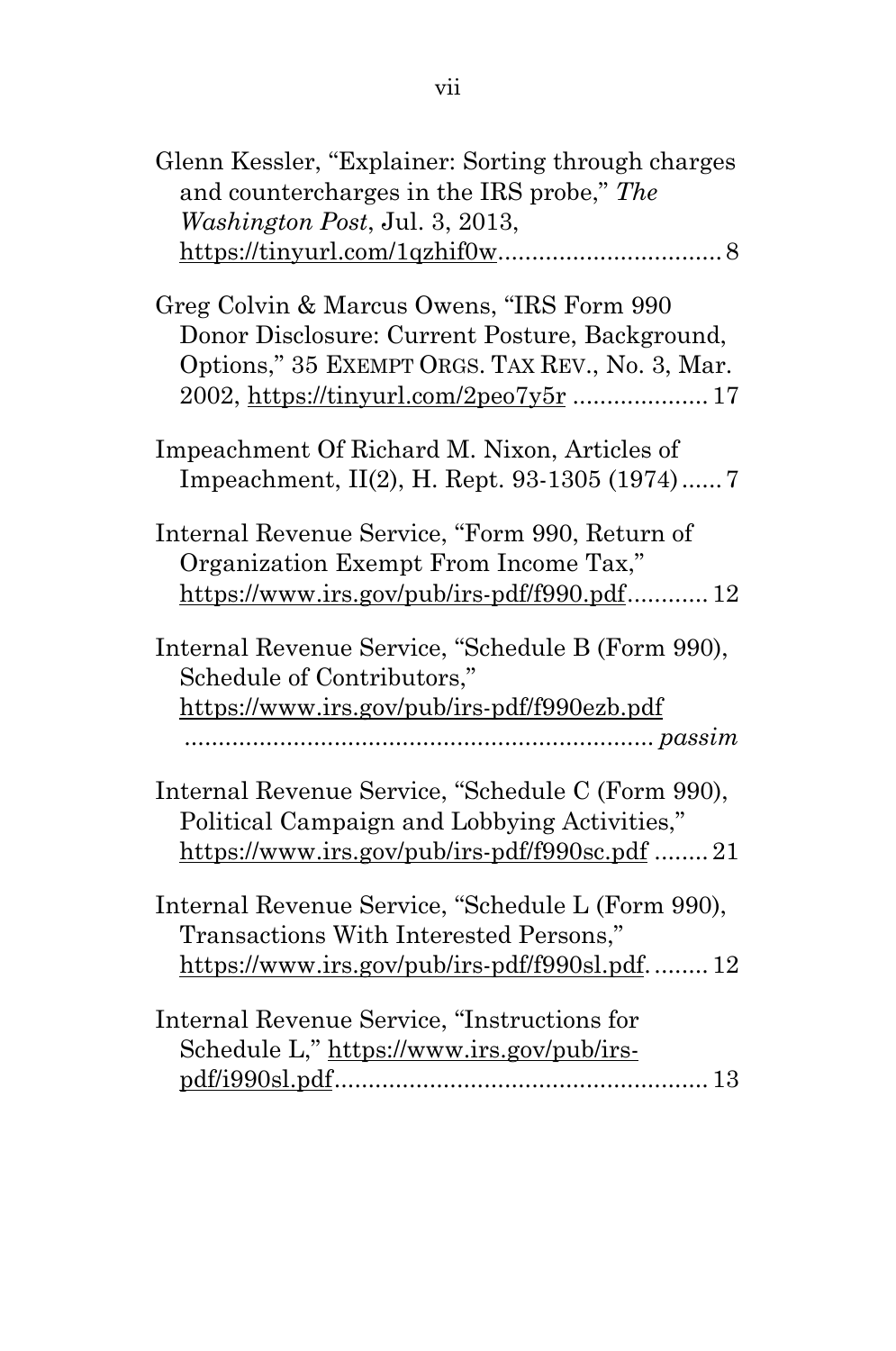| Internal Revenue Service, "Schedule M (Form 990),   |
|-----------------------------------------------------|
| Non-cash Contributions,"                            |
| https://www.irs.gov/pub/irs-pdf/f990sm.pdf          |
|                                                     |
| Internal Revenue Service, "Topic 551, Standard      |
| Deduction,"                                         |
| https://www.irs.gov/taxtopics/tc551  25             |
| Internal Revenue Service, Guidance Under Section    |
| 6033 Regarding the Reporting Requirements of        |
| Exempt Organizations, 85 Fed. Reg. 31959,           |
| 31963 (May 28, 2020),                               |
|                                                     |
| Internal Revenue Service, Tax-Exempt and            |
| Government Entities Division, Disclosure Risk on    |
| Form 990, Schedule B and Rev. Proc. 2018-38,        |
| Aug. 2018 ("IRS Disclosure Risk Briefing") 18       |
| IRS Publication 4639, Disclosure and Privacy        |
| Reference Guide, Oct. 2012, ("Chief Counsel's       |
|                                                     |
| Guide"), https://www.irs.gov/pub/irs-               |
|                                                     |
| J.T. Manhire, <i>What Does Voluntary Compliance</i> |
| Mean? A Government Perspective,                     |
| 164 U. PENN. L. REV. ONLINE 11 (2015) 6             |

Kim Barker and Justin Elliott, "IRS Office That Targeted Tea Party Also Disclosed Confidential Docs From Conservative Groups," *ProPublica*, May 13, 2013, https://www.propublica.org/article/irs-office-thattargeted-tea-party-also-disclosed-confidentialdocs ........................................................................8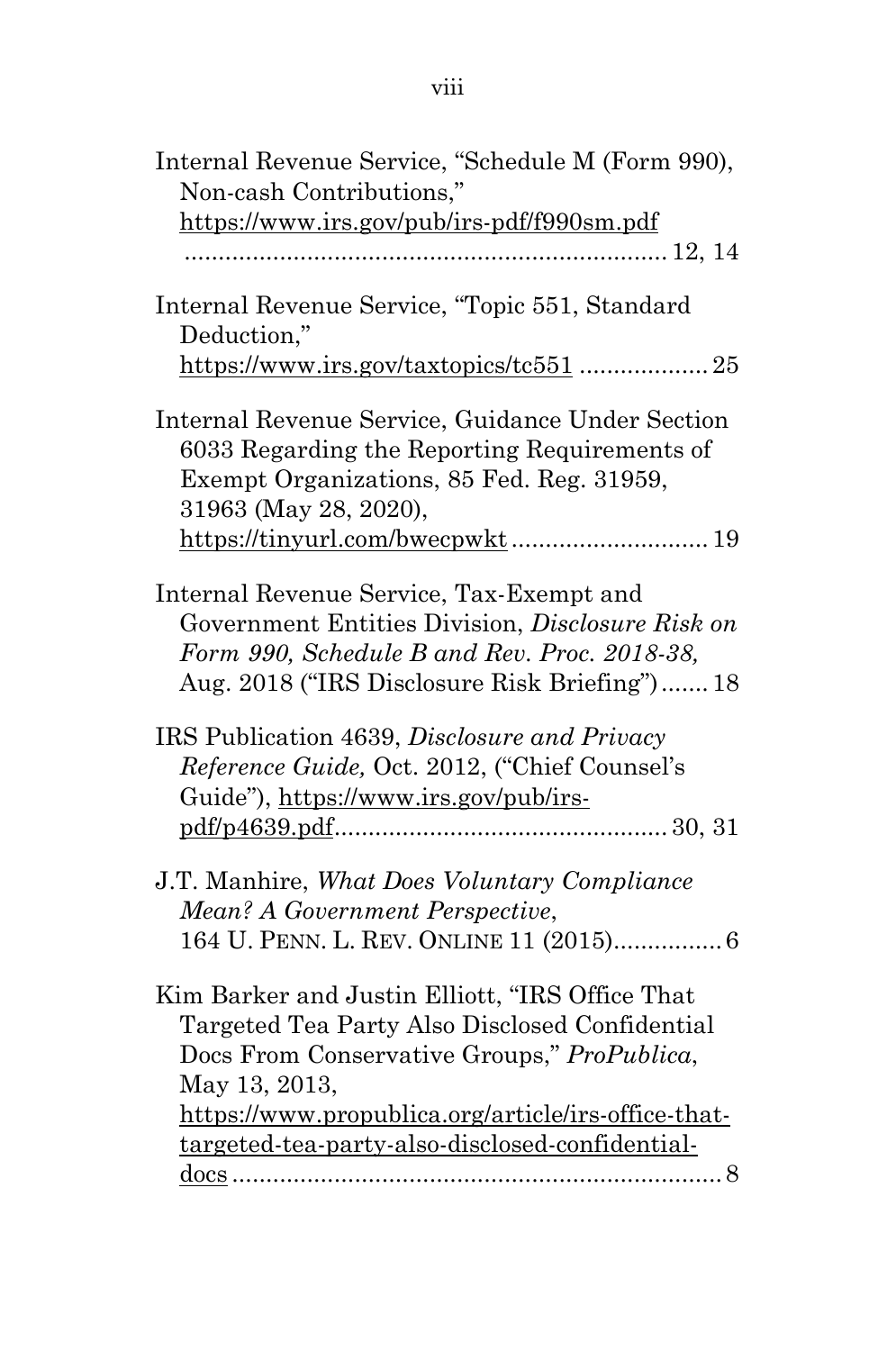| Lawrence M. Brauer, Toussaint T. Tyson, Leonard<br>J. Henzke, and Debra J. Kawecki, Internal<br>Revenue Service, "H. An Introduction To I.R.C.<br>4958 (Intermediate Sanctions)," Exempt<br>Organizations Continuing Professional Education<br>Technical Instruction Program for FY2002,<br>https://www.irs.gov/pub/irs-tege/eotopich01.pdf |
|---------------------------------------------------------------------------------------------------------------------------------------------------------------------------------------------------------------------------------------------------------------------------------------------------------------------------------------------|
| Letter from Sens. Sheldon Whitehouse and<br>Elizabeth Warren to Secretary of the Treasury<br>Janet Yellen, Feb. 3, 2021,                                                                                                                                                                                                                    |
| Lloyd Hitoshi Mayer, "Nonprofits, Speech, and<br>Unconstitutional Conditions", 46 CONN. L. REV.<br>1045 (2014),<br>https://opencommons.uconn.edu/law_review/236                                                                                                                                                                             |
| Lloyd Hitoshi Mayer, Grasping Smoke: Enforcing<br>The Ban On Political Activity By Charities,<br>6 FIRST AMEND. L. REV. 1 (2018)  21                                                                                                                                                                                                        |
| Public Policy Legal Institute, "New TIGTA Report<br>on 'Inappropriate' Criteria for Evaluating<br>Exemption Applications," Vox PPLI, Oct. 6, 2017,                                                                                                                                                                                          |
| Public Policy Legal Institute, "Reviving the<br>'Enemies List' Using IRS Form 990, Schedule B,"<br>Vox PPLI, Feb. 3, 2021,<br>https://tinyurl.com/reviving-enemies-list 15                                                                                                                                                                  |
| Supplemental Brief for Respondents23                                                                                                                                                                                                                                                                                                        |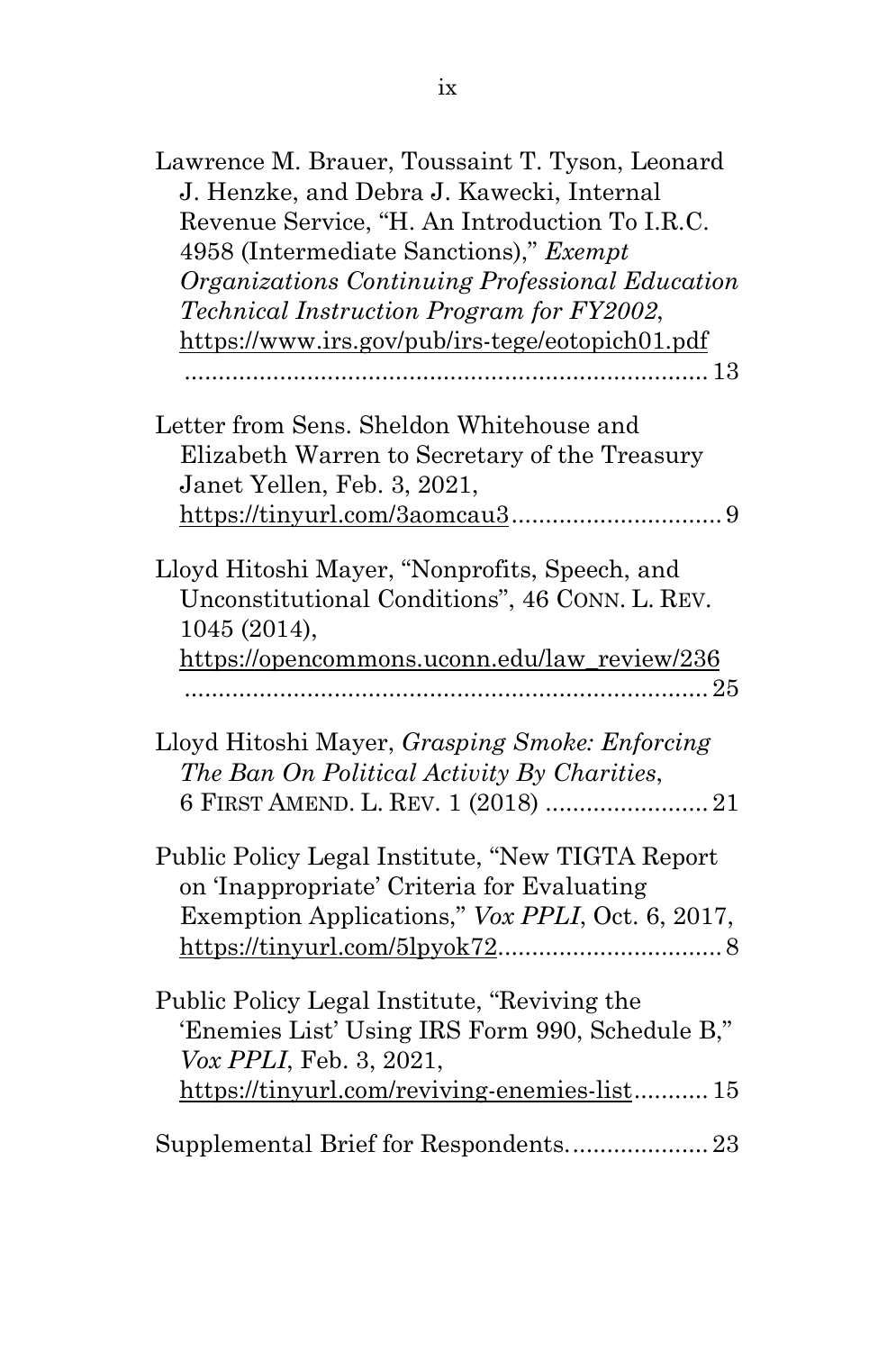## IN THE Supreme Court of the United States

AMERICANS FOR PROSPERITY FOUNDATION, *Petitioner*,

 $\overline{\phantom{a}}$  , which is a set of the set of the set of the set of the set of the set of the set of the set of the set of the set of the set of the set of the set of the set of the set of the set of the set of the set of th

v. XAVIER BECERRA, *Respondent.*

THOMAS MORE LAW CENTER, *Petitioner*,

 $\frac{1}{2}$  ,  $\frac{1}{2}$  ,  $\frac{1}{2}$  ,  $\frac{1}{2}$  ,  $\frac{1}{2}$  ,  $\frac{1}{2}$  ,  $\frac{1}{2}$  ,  $\frac{1}{2}$  ,  $\frac{1}{2}$  ,  $\frac{1}{2}$  ,  $\frac{1}{2}$  ,  $\frac{1}{2}$  ,  $\frac{1}{2}$  ,  $\frac{1}{2}$  ,  $\frac{1}{2}$  ,  $\frac{1}{2}$  ,  $\frac{1}{2}$  ,  $\frac{1}{2}$  ,  $\frac{1$ 

v.

XAVIER BECERRA, *Respondent.*

**On Writs of Certiorari to the United States Court of Appeals for the Ninth Circuit**  $\overline{\phantom{a}}$  , which is a set of the set of the set of the set of the set of the set of the set of the set of the set of the set of the set of the set of the set of the set of the set of the set of the set of the set of th

 $\frac{1}{2}$  ,  $\frac{1}{2}$  ,  $\frac{1}{2}$  ,  $\frac{1}{2}$  ,  $\frac{1}{2}$  ,  $\frac{1}{2}$  ,  $\frac{1}{2}$  ,  $\frac{1}{2}$  ,  $\frac{1}{2}$  ,  $\frac{1}{2}$  ,  $\frac{1}{2}$  ,  $\frac{1}{2}$  ,  $\frac{1}{2}$  ,  $\frac{1}{2}$  ,  $\frac{1}{2}$  ,  $\frac{1}{2}$  ,  $\frac{1}{2}$  ,  $\frac{1}{2}$  ,  $\frac{1$ 

### **BRIEF OF NATIONAL TAXPAYERS UNION FOUNDATION AND THE PUBLIC POLICY LEGAL INSTITUTE AS** *AMICI CURIAE* **IN SUPPORT OF PETITIONERS**

 $\overline{\phantom{a}}$  , which is a set of the set of the set of the set of the set of the set of the set of the set of the set of the set of the set of the set of the set of the set of the set of the set of the set of the set of th

#### **INTEREST OF** *AMICI CURIAE*[1](#page-10-1)

<span id="page-10-0"></span>The National Taxpayers Union Foundation and

<span id="page-10-1"></span><sup>1</sup> Pursuant to Supreme Court Rule 37, all parties were timely notified and consented to the filing of this brief. Counsel for *Amici* represents that none of the parties or their counsel, nor any other person or entity other than *Amici* or their counsel, made a monetary contribution intended to fund the preparation or submission of this brief.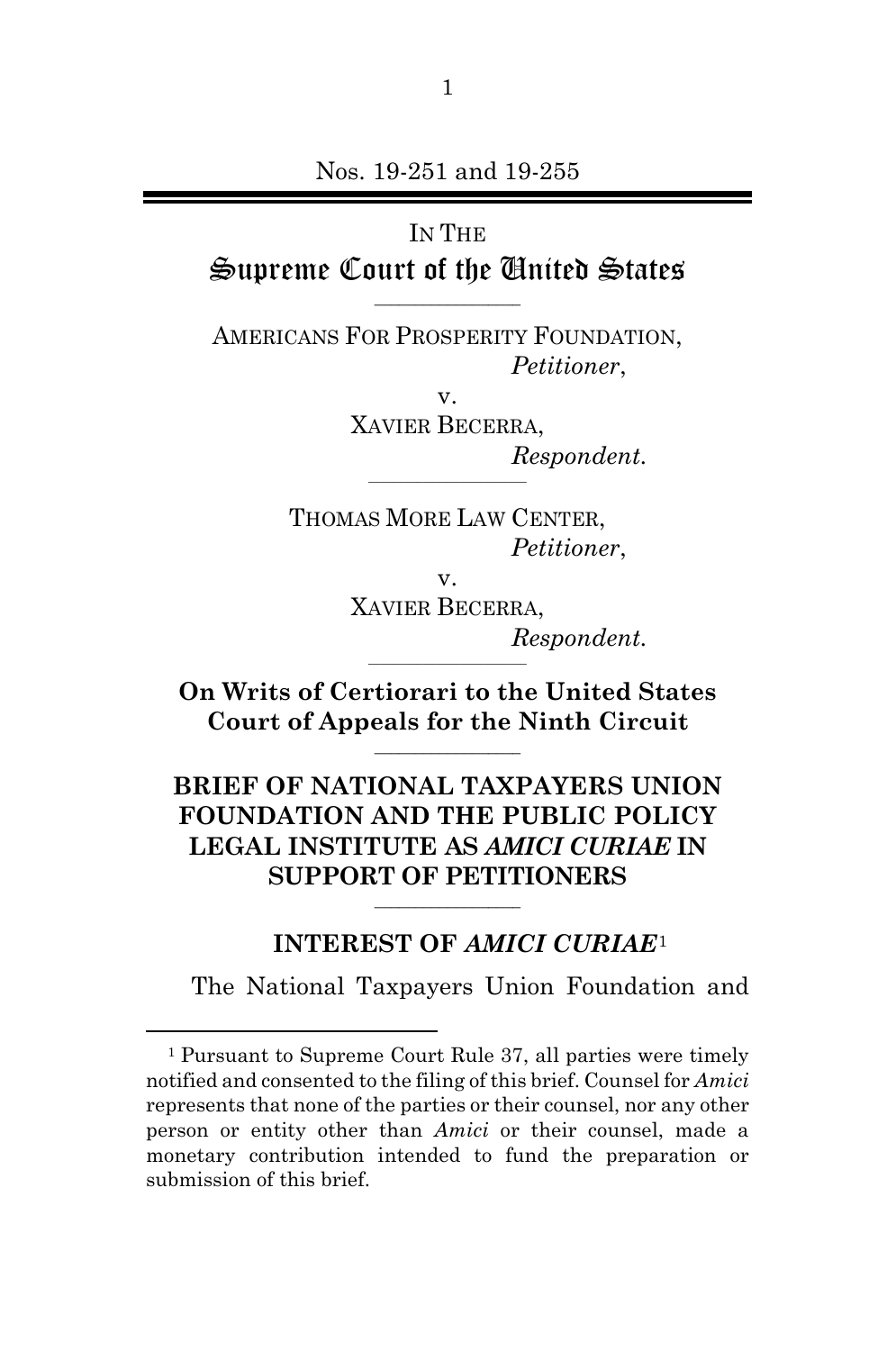the Public Policy Legal Institute submit this brief as *amici curiae* in support of Petitioners in the abovecaptioned matter.

Founded in 1973, the National Taxpayers Union Foundation (NTUF) is a non-partisan research and educational organization dedicated to showing Americans how taxes, government spending, and regulations affect them. NTUF advances principles of limited government, simple taxation, and transparency on both the state and federal levels.

The Public Policy Legal Institute (PPLI) is a national non-profit educational organization dedicated to protecting the right of Americans to advocate for and against public policies. PPLI seeks to protect First Amendment rights of free speech and association of educational charities and other advocacy organizations.

<span id="page-11-0"></span>Because *Amici* have written extensively on the issues involved in this case, because this Court's decision may be looked to as authority, and because any decision will significantly impact taxpayers, tax administration, free speech, and privacy, *Amici* have institutional interests in this Court's ruling.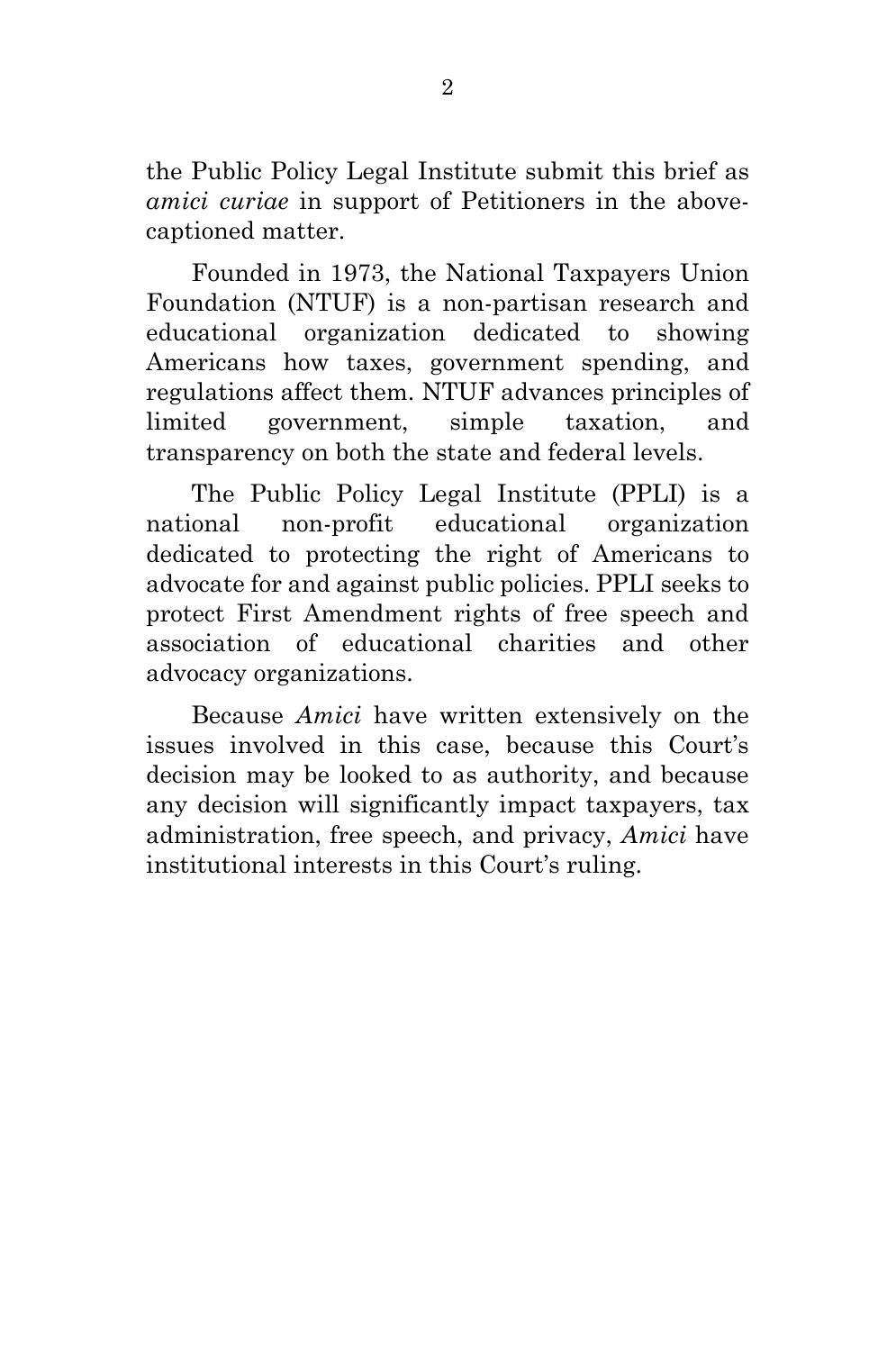#### **SUMMARY OF ARGUMENT**

These cases involve the First Amendment, but this is not just a First Amendment case. These cases are also, at heart, about taxpayer confidence, and its effect on government and society.

Respondent Attorney General of California, according to a letter dated December 9, 2019 and also signed by 19 other attorneys general, seeks to use charities' donor information against "corporations, wealthy individuals, and special interests [who] seek to influence politics without leaving fingerprints." The use of donor lists and other taxpayer information for non-tax purposes is the reason Congress enacted extensive tax privacy provisions after President Nixon's misuse of the IRS. Ignoring the lessons taught by the federal experience could cause the revival of "enemies lists," undercut the taxpayer confidence that underlies the world's highest voluntary tax compliance rate, and reverse long-standing donor privacy rights.

Schedule B to IRS Form 990, the obscure tax form sought here, was never intended to be used to uncover wrongdoing; it was created in 2000 to protect donor information against leaks. It immediately failed, as it leaked again and "opposition researchers" discovered it as a rich source of donor information.

Nor is Schedule B useful for the purposes sought by the Attorney General, compared to the rich data available from Form 990. For twenty years, the IRS has tested Schedule B's general questions against the more detailed and targeted information obtained on the publicly-available Form 990. The result is that the IRS no longer uses Schedule B. Nor do 47 states.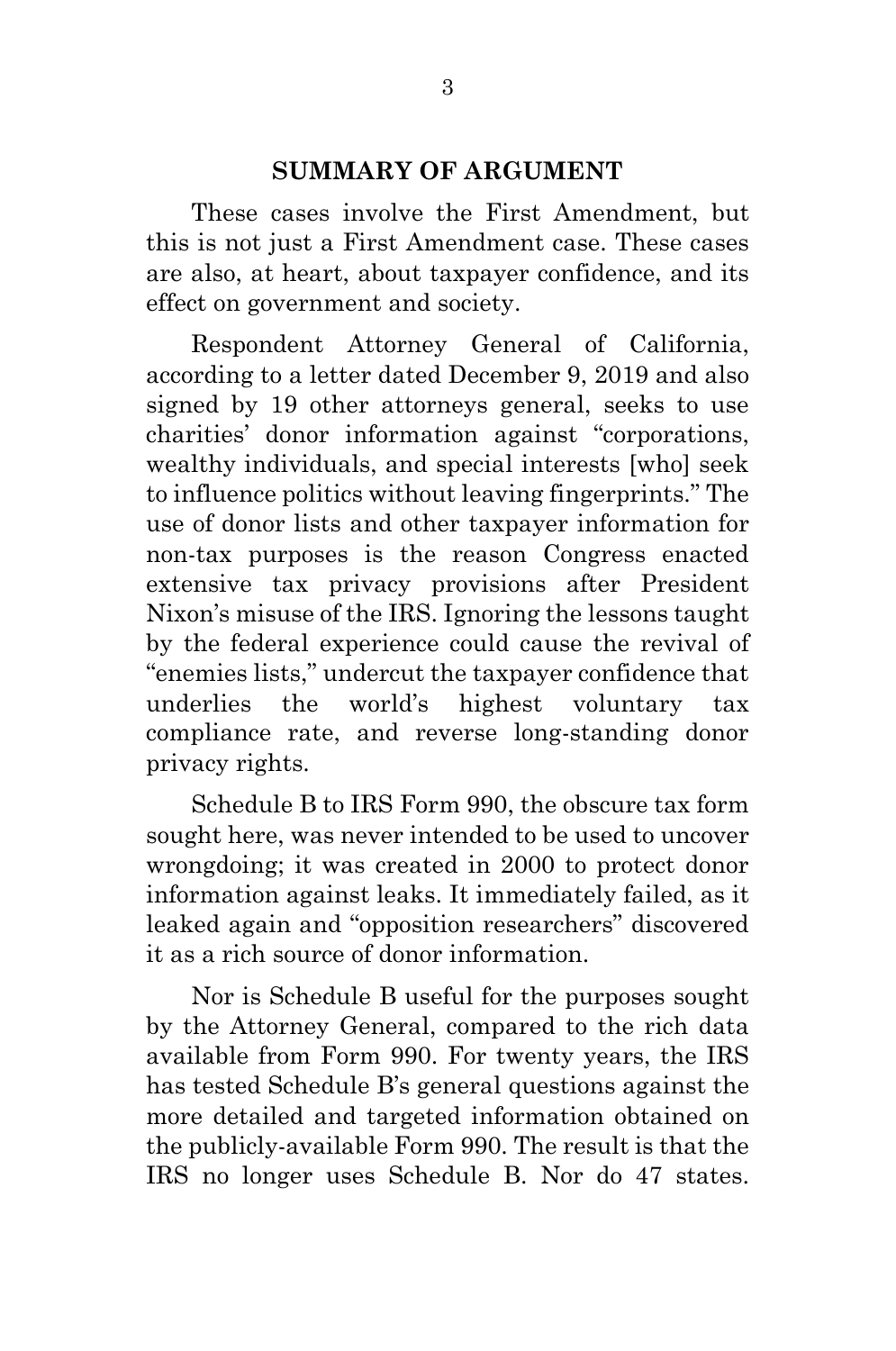Schedule B simply can't be used, where Form 990 offers precisely what the IRS and the Attorney General seek. The IRS has been trying to get rid of Schedule B since 2016.

The same is true of any similar use of donor lists in the absence of the type of particularized evidence of wrongdoing the Form 990 was designed to uncover. To find wrongdoing, there are efficient and effective ways of identifying problem areas; Schedule B and other donor lists generally are neither efficient nor effective, especially compared to their propensity to leak. Advance mass collection of donor lists undermines taxpayer confidence that is essential to support government, especially if it is merely politicians tilting ineffectually at campaign finance windmills.

The contention in the *amicus* brief for the United States that "the disclosure of a group's donors, when imposed as a condition of administering a voluntary governmental benefit program or similar administrative scheme, is not a compelled disclosure subject to exacting scrutiny or the narrow-tailoring requirement" is an overstatement and a misreading of this Court's decisions. This Court has held that the condition may not be on the recipient as a whole, but only on a statutorily-defined program. The condition may not prohibit the recipient from conducting its activities using "private" money, and it may not be so burdensome that the organization cannot function. Language that suggests otherwise, such as in *Regan v. Taxation With Representation*, 461 U.S. 540 (1983), should be clarified. Among other things, this characterization ignores the special role of donor lists, the varied interests underpinning the tax system, and taxpayer confidence.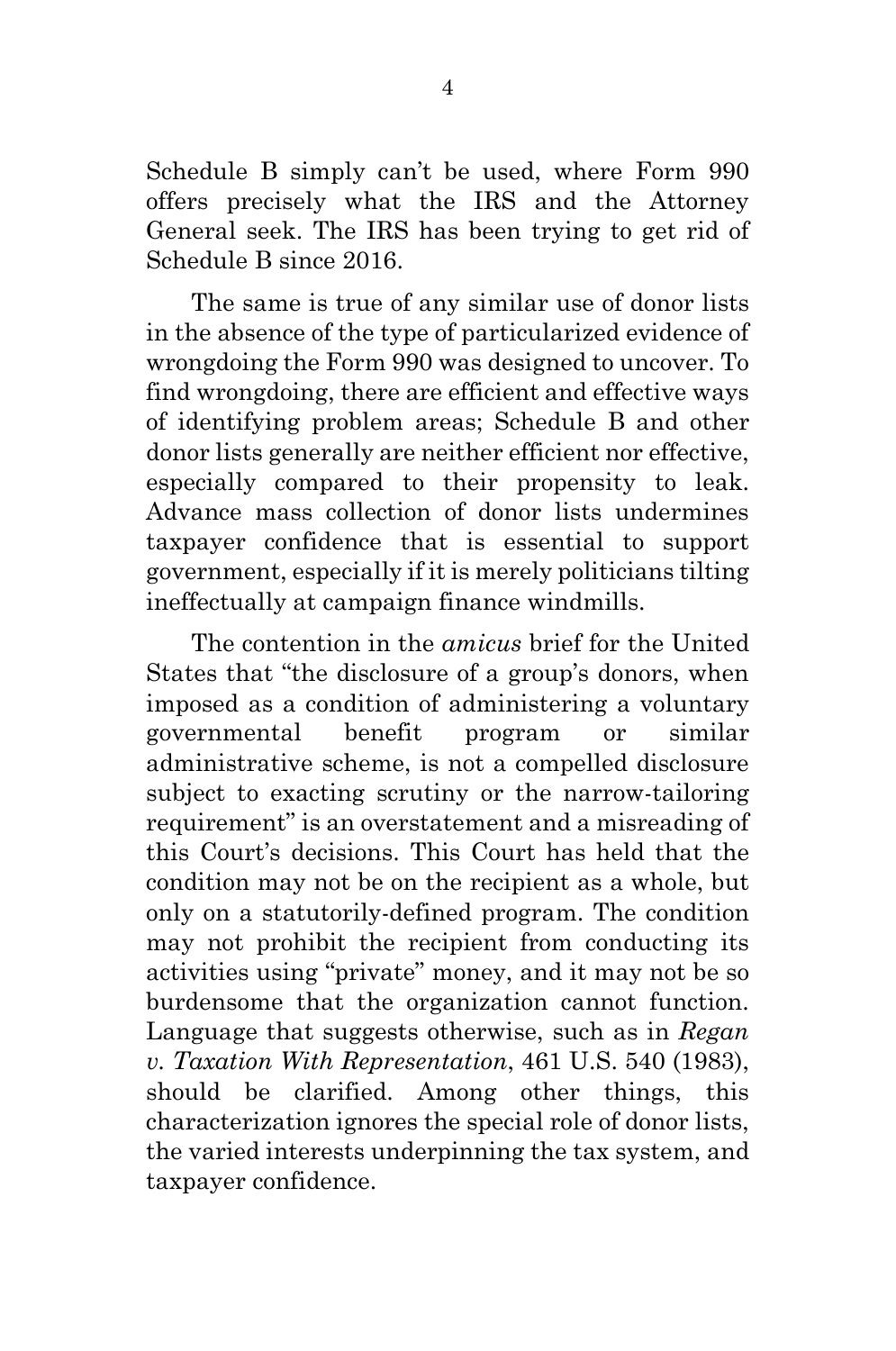Finally, the lower court misunderstood how federal tax privacy protections operate and their effect. While the court below believed that the "risk of inadvertent disclosure of any Schedule B information in the future is small," the Attorney General's failure to provide basic protections such as tracking and logging those who accessed the donor information means that the Attorney General wouldn't even know when the protected information leaked.

This Court long ago established that the First Amendment bars the Attorney General here. The Court should reverse the decision below.

#### **ARGUMENT**

 $\overline{\phantom{a}}$  , where  $\overline{\phantom{a}}$ 

### <span id="page-14-1"></span><span id="page-14-0"></span>**I. THE ATTORNEY GENERAL'S PLAN TO USE CHARITIES' DONOR LISTS TO TILT AT "DARK MONEY" WINDMILLS RISKS SLAYING THE VOLUNTARY TAX COMPLIANCE GOOSE THAT LAYS THE GOLDEN EGGS.**

Is charitable donor information so explosive if leaked or misused that it should only be collected individually and after identifying some particularized reasonable suspicion of serious wrongdoing? These cases involve the First Amendment, but this is not just a First Amendment case. These cases involve taxexempt organizations, which dwell at the intense, clamorous intersection of the First and Sixteenth Amendments, where sweeping grants of government taxing power clash with broad limits on government power. Thus viewed, these cases are also, at heart, about taxpayer confidence and its effect on government and society.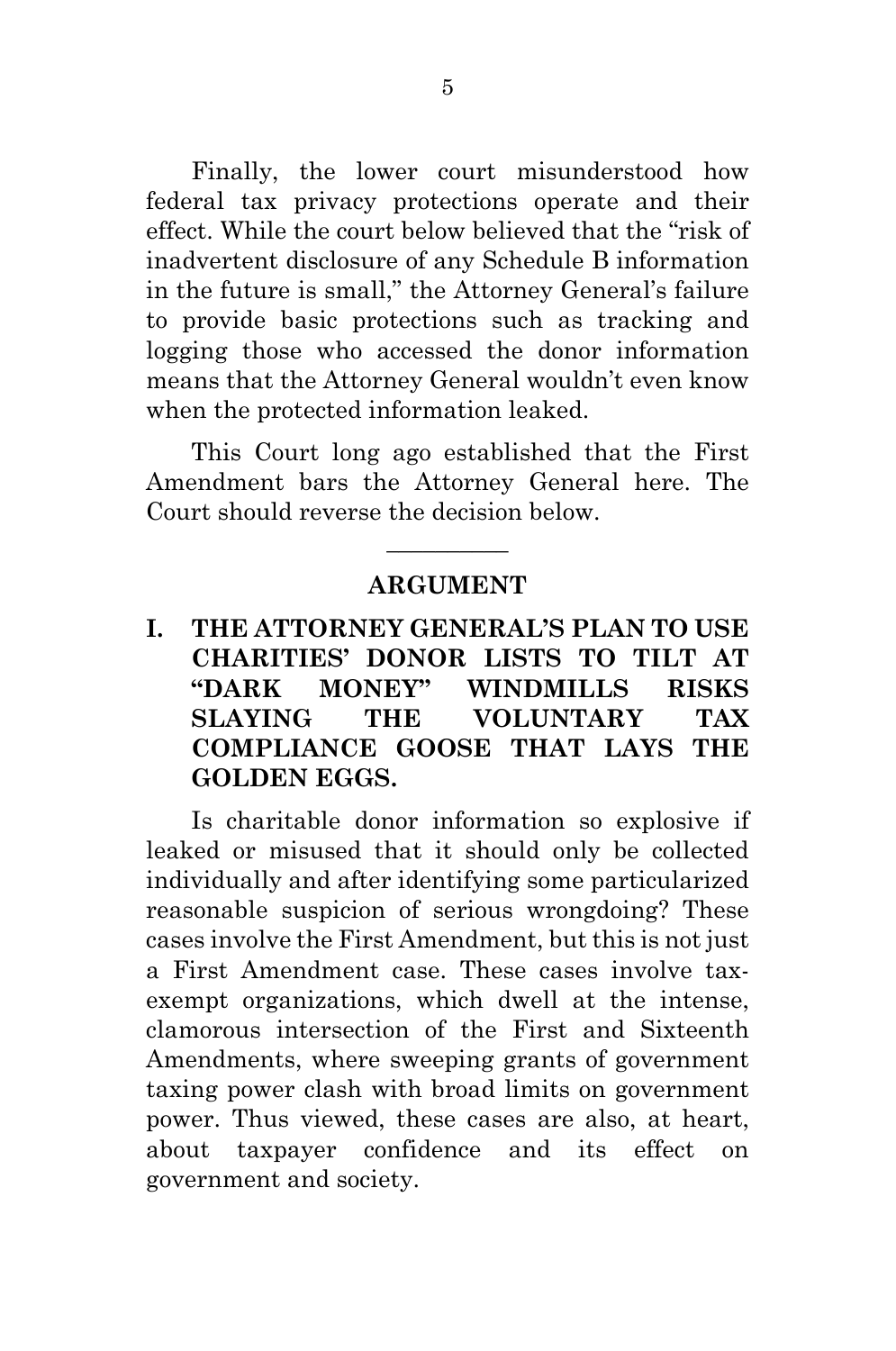### <span id="page-15-0"></span>**A. Taxpayer Confidence in Privacy of Their Information Protects Taxpayers, Organizations, and Governments.**

In 1992, then-Chief Judge Stephen Breyer described the interests involved in these cases:

> "Congress has decided that, with respect to tax returns, confidentiality, not sunlight, is the proper aim. Tax returns contain highly personal information that many taxpayers might wish not to have broadcast. Moreover, without clear taxpayer understanding that the government takes the strongest precautions to keep tax information confidential, taxpayers' confidence in the federal tax system might erode, with harmful consequences for a tax system that depends heavily on voluntary compliance."

*Aronson v. IRS*, 973 F.2d 962, 966 (1st Cir. 1992).

The interests of the federal tax system are usually aligned with the "citizen's right to privacy." That is the necessary result of the reliance on voluntary compliance to close the persistent "tax gap" between the tax properly due and the amount the IRS receives. *See, e.g.*, J.T. Manhire, *What Does Voluntary Compliance Mean? A Government Perspective*, 164 U. PENN. L. REV. ONLINE 11, 15 n. 24 (2015) (estimating the United States's voluntary compliance rate as the highest in the world).

But what happens to taxpayer confidence when a State uses federal tax information in a way that federal law would not permit? Most taxpayers will likely not distinguish between a State official revealing information on a federal tax form and a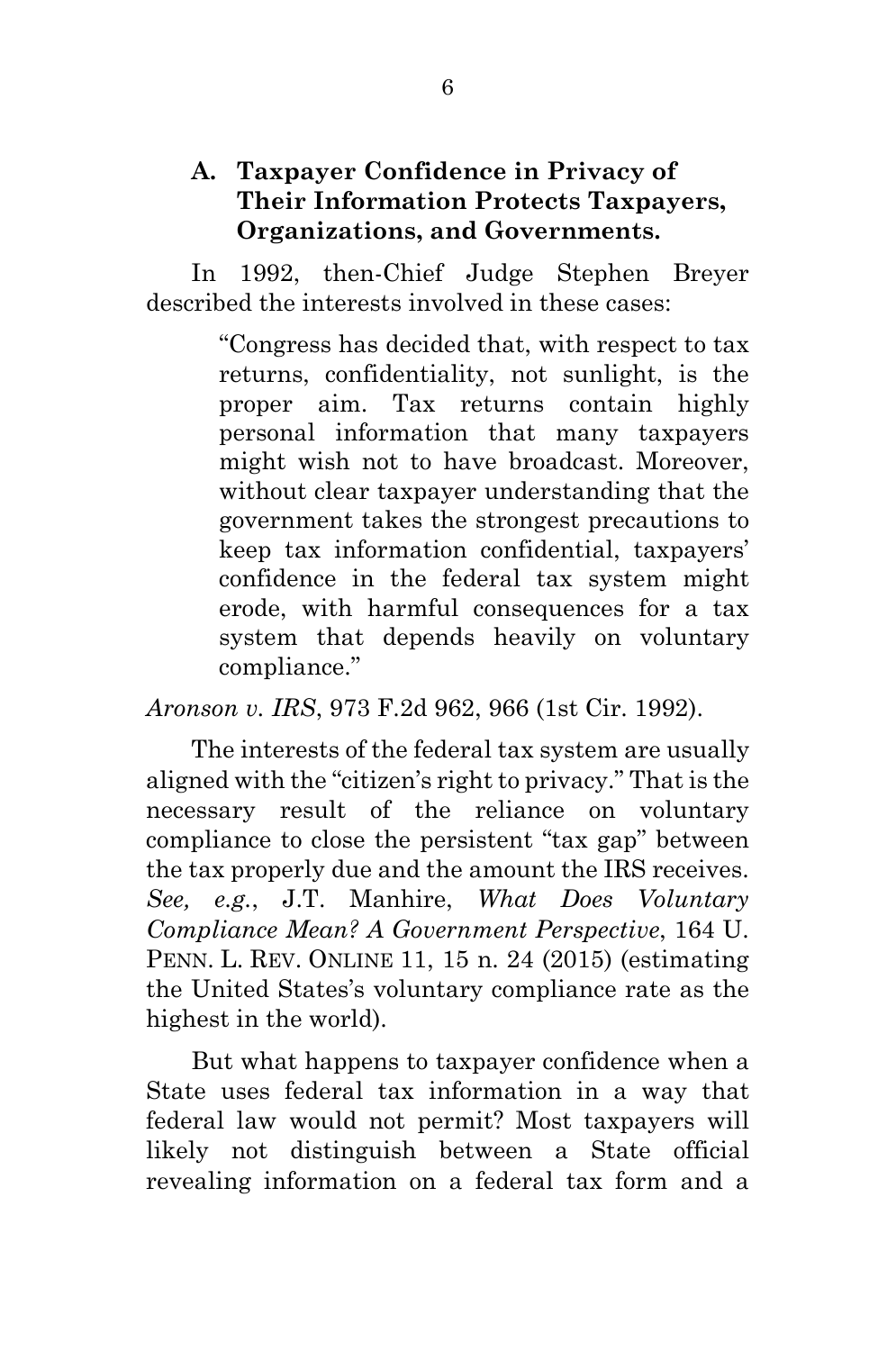federal official doing so, since the effect on privacy in an Internet era would likely be the same. *See, e.g.*, Former IRS Commissioner Lawrence Gibbs, "INSIGHT: Let's Not Forget There's a Reason for Keeping Tax Returns Private," *Daily Tax Report*, Aug. 14, 2019,<https://tinyurl.com/h51zgisf> ("Taxpayers are likely to decide that if the IRS cannot protect the privacy and confidentiality of even the president's returns and tax information, no one else's returns and tax information can be protected. In turn, taxpayers predictably are likely to be less willing than they previously have been to provide information requested by the IRS in tax returns."). *See also United States v. Janis*, 428 U.S. 433, 444, 459 (1976) (discussing "silver-platter doctrine" of sharing information between dual sovereigns); *Gamble v. United States*, 139 S. Ct. 1960, 1979 (2019) (same).

Many of the biggest controversies affecting taxpayer confidence involve misuse of the tax system by politicians and elected officials. One of the charges that helped drive President Richard Nixon from office in 1974 was using the Internal Revenue Service ("IRS") against his "enemies list." *See* Impeachment Of Richard M. Nixon, Articles of Impeachment, II(2), H. Rept. 93-1305, at 3 (1974) ("He has, acting personally and through his subordinates and agents, endeavored to obtain from the Internal Revenue Service, in Violation of the constitutional rights of citizens; confidential information contained in income tax returns for purposes not authorized by law, and to cause, in violation of the constitutional rights of citizens, income tax audits or other income tax investigations to be initiated or conducted in a discriminatory manner."). Those abuses sparked,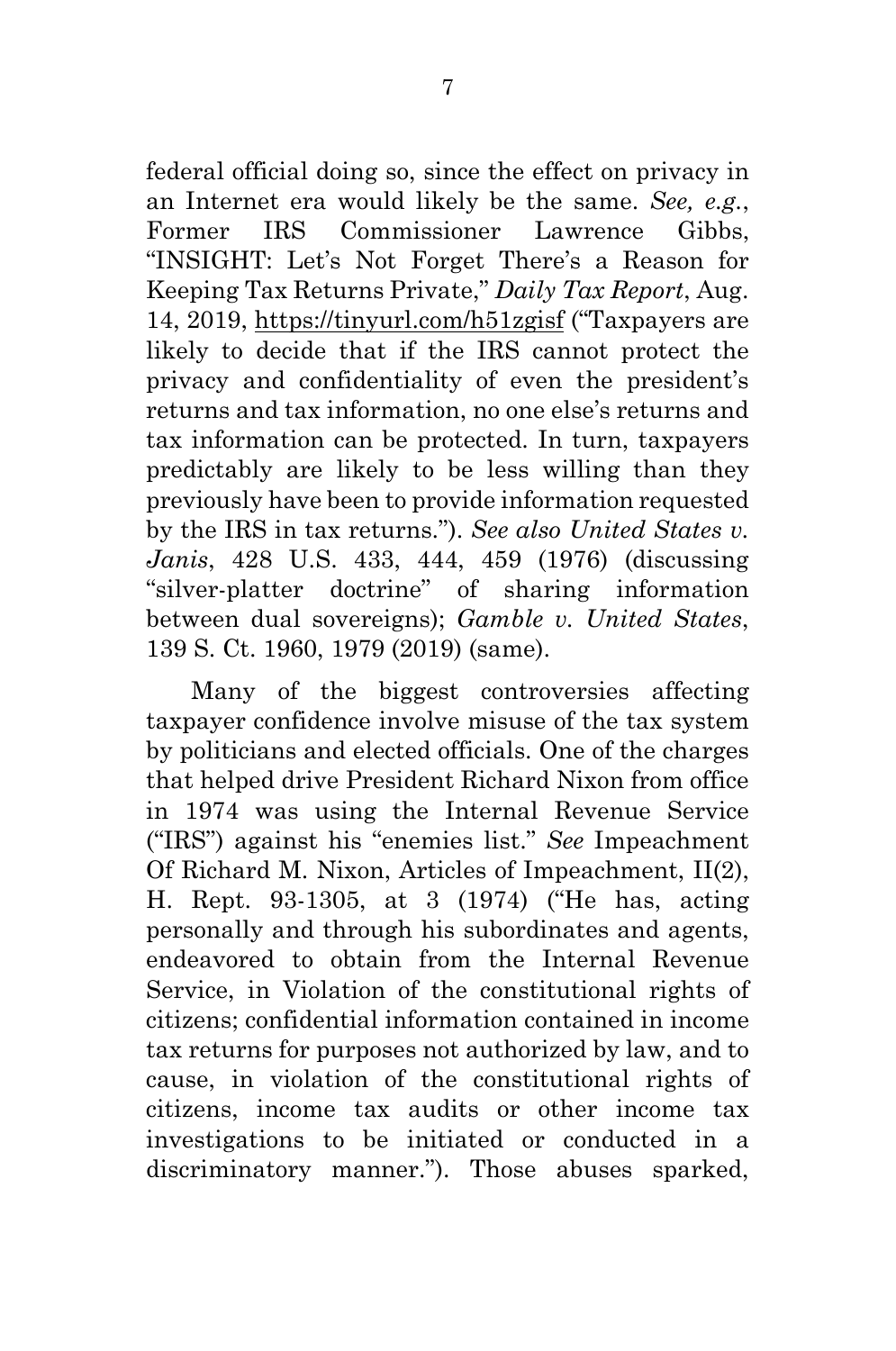among other things, tax confidentiality provisions in 26 U.S.C. ("Internal Revenue Code" or "IRC") § 6103 and the limits in IRC § 6104 on releasing donor information.

Similar scandals erupt periodically involving the rules for tax-exempt organizations. For example, the worst recent governmental regulatory scandal involving tax-exempt organizations may have started in 2010, when the IRS's Tax Exempt Division switched from using a defined review system based on Due Process protections for exemption applications (known as "Touch and Go" or "TAG") to an ad hoc system based on perceptions of organizations' intentions and character (known as "Be On the Look Out" or "BOLO"). *See* Public Policy Legal Institute, "New TIGTA Report on 'Inappropriate' Criteria for Evaluating Exemption Applications," *Vox PPLI*, Oct. 6, 2017, <https://tinyurl.com/5lpyok72> ("TAG reviews are what we expected the IRS to do if there had really been a problem; BOLOs are not. BOLOs are, for want of a better description, rogue TAGs"); Glenn Kessler, "Explainer: Sorting through charges and countercharges in the IRS probe," *The Washington Post*, Jul. 3, 2013, <https://tinyurl.com/1qzhif0w> ("While that report focuses on scrutiny of 'tea party' and related groups — which had been placed on 'be on the lookout' (BOLO) lists — Democrats released documents showing that the term 'progressive' had been part of a 'TAG [touch-and-go] Historical' list.").

That scandal still resonates. *See, e.g.*, Kim Barker and Justin Elliott, "IRS Office That Targeted Tea Party Also Disclosed Confidential Docs From Conservative Groups," *ProPublica*, May 13, 2013, [https://tinyurl.com/3vvh57sc;](https://tinyurl.com/3vvh57sc) *In re United States*, 817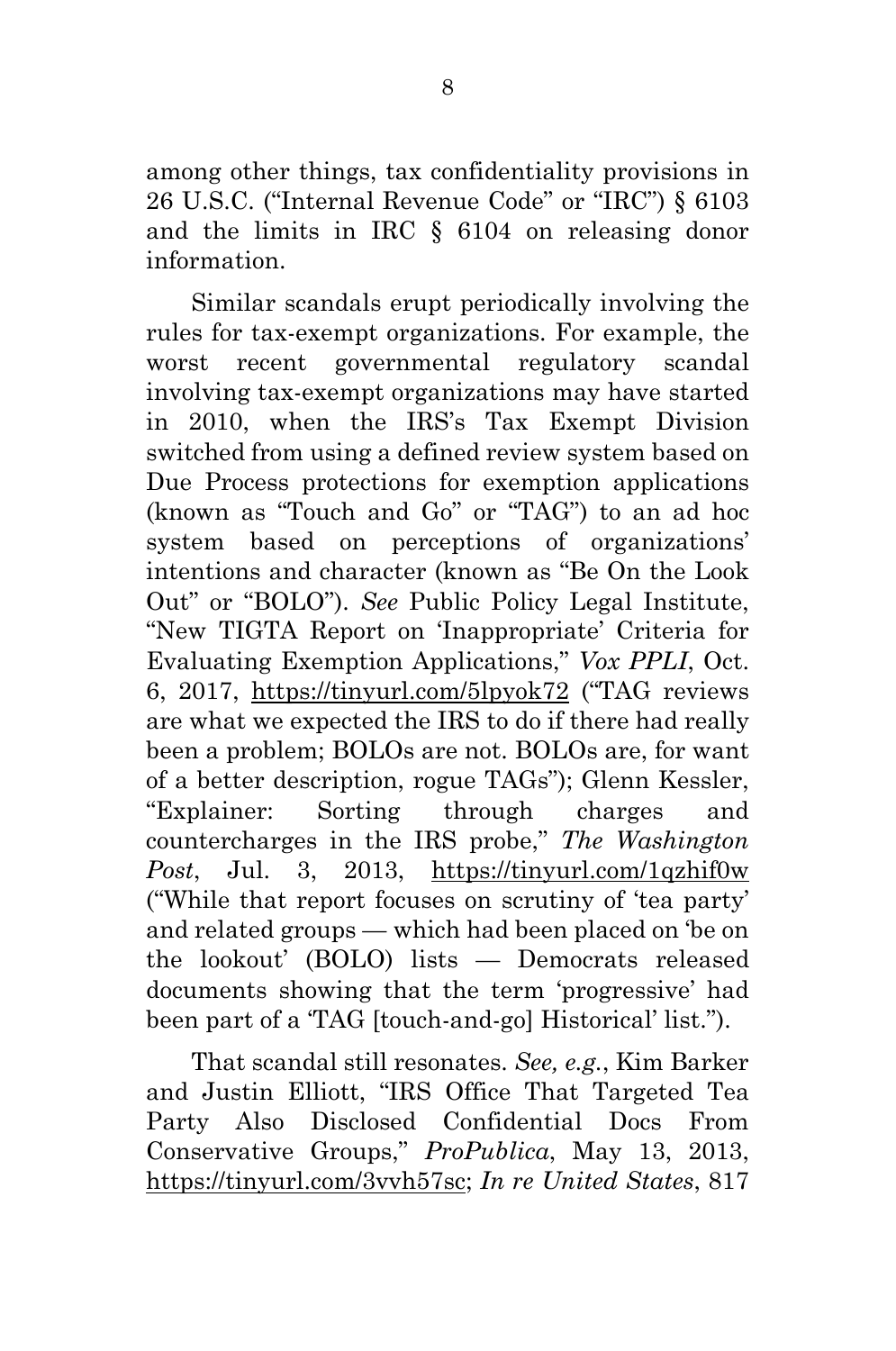F.3d 953, 957–59 (6th Cir. 2016) (describing inappropriate IRS collection of donor information which was then withheld from the court and the parties under tax privacy statutes); Letter from Sens. Sheldon Whitehouse and Elizabeth Warren to Secretary of the Treasury Janet Yellen, Feb. 3, 2021, at 3-4, [https://tinyurl.com/3aomcau3.](https://tinyurl.com/3aomcau3)

If the taxpayer confidence problem was big enough to affect a President in the 1970's, it's much, much bigger now:

> "California's computerized registry of charitable corporations was shown to be an open door for hackers. In preparation for trial, the plaintiff asked its expert to test the security of the registry. He was readily able to access every confidential document in the registry more than 350,000 confidential documents merely by changing a single digit at the end of the website's URL. *See* [*Ams. for Prosperity Found. v. Becerra,* 903 F.3d at 1018]. When the plaintiff alerted California to this vulnerability, its experts tried to fix this hole in its system. Yet when the expert used the exact same method the week before trial to test the registry, he was able to find 40 more Schedule Bs that should have been confidential."

*Ams. for Prosperity Found. v. Becerra*, 919 F.3d 1177, 1185 (9th Cir. 2019) (Ikuta, J., dissenting from denial of rehearing *en banc*) (emphasis added). *See also* Ben Popkin, "How Hackers Stole 200,000+ Citi Accounts Just By Changing Numbers In The URL," *Consumerist.* Jun. 14, 2011. <https://tinyurl.com/1mwt8u2z> ("[T]his is a dead simple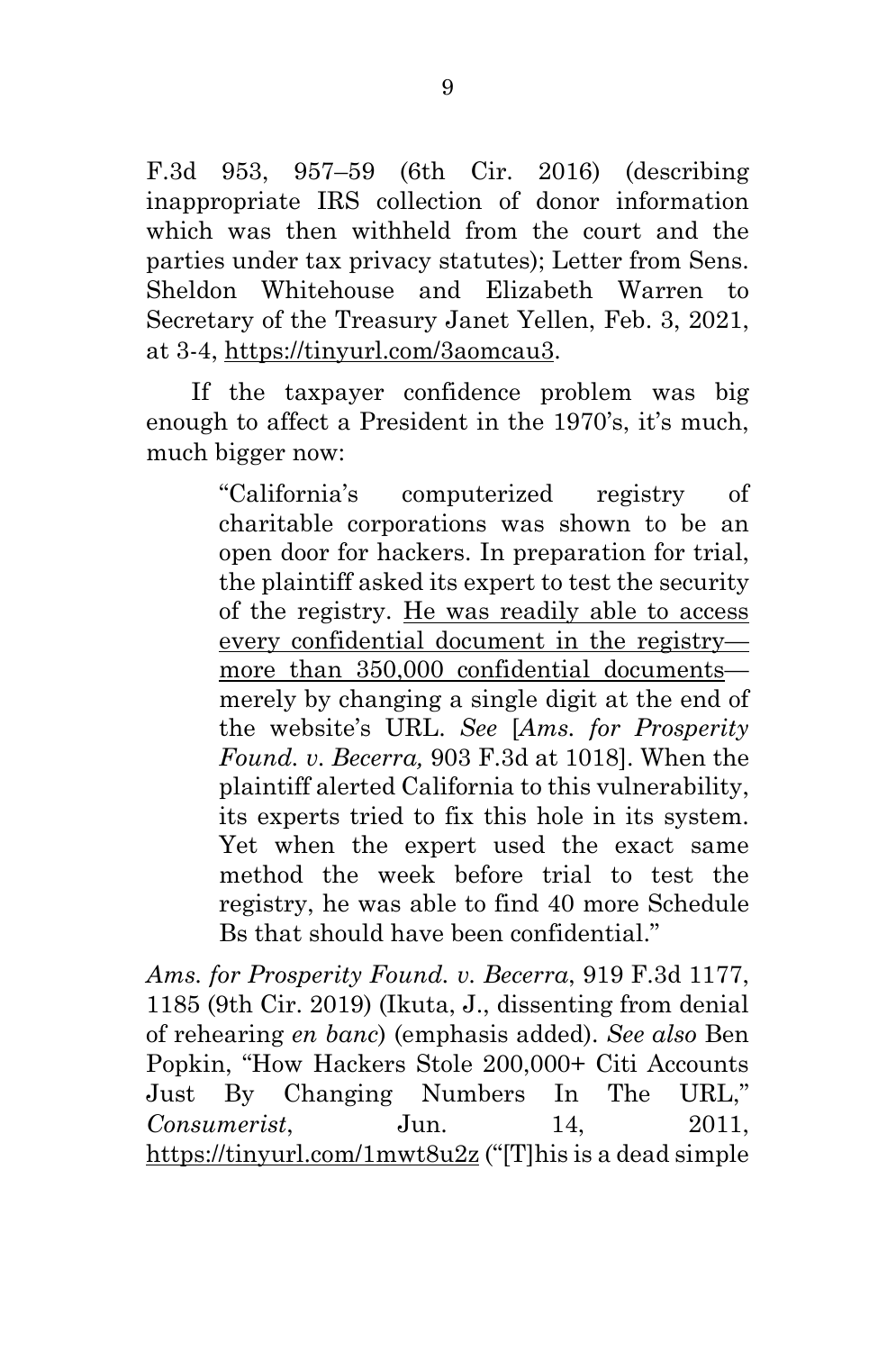and common hack and Citi should have seen it and prevented against it. Seriously, this is kindergarten level stuff. Really, really stupid.").

Here, the Attorney General of California seeks to use donor information against "corporations, wealthy individuals, and special interests [who] seek to influence politics without leaving fingerprints." Attorneys General Gurbir S. Grewal & Letitia James, Letter to Secretary of the Treasury Steven T Mnuchin and IRS Commissioner Charles P. Rettig, RE: Notice of Proposed Rulemaking (RIN: 1545-BN28), Dec. 9, 2019, at 2 n. 2, [https://tinyurl.com/attorneys-general](https://tinyurl.com/attorneys-general-letter)[letter](https://tinyurl.com/attorneys-general-letter) ("Attorneys General Letter"). Permitting this use of donor lists would be a revival of the enemies list against tax-exempt organizations, and a reversal of donor privacy rights held firmly for four decades.

## <span id="page-19-0"></span>**B. The Tool for the Attorney General's Asserted Purposes is Form 990, Not Schedule B.**

Rooting out fraud and abuse is not a justification for abandoning constitutional rights or endangering public confidence in the tax system. A better solution is to allow only the most precise and effective tools to obtain the information needed in these uncommon situations.

Fortunately, the IRS has created, tested and evolved such a tool. It is not Schedule B, the federal donor list at the heart of these cases, but IRS Form 990, [2](#page-19-1) the main tax information return to which

<span id="page-19-1"></span><sup>2</sup> For an example of a completed Form 990 including an attached Schedule B, *see* the 2016 IRS Form 990 Annual Information Return from the Christopher Street West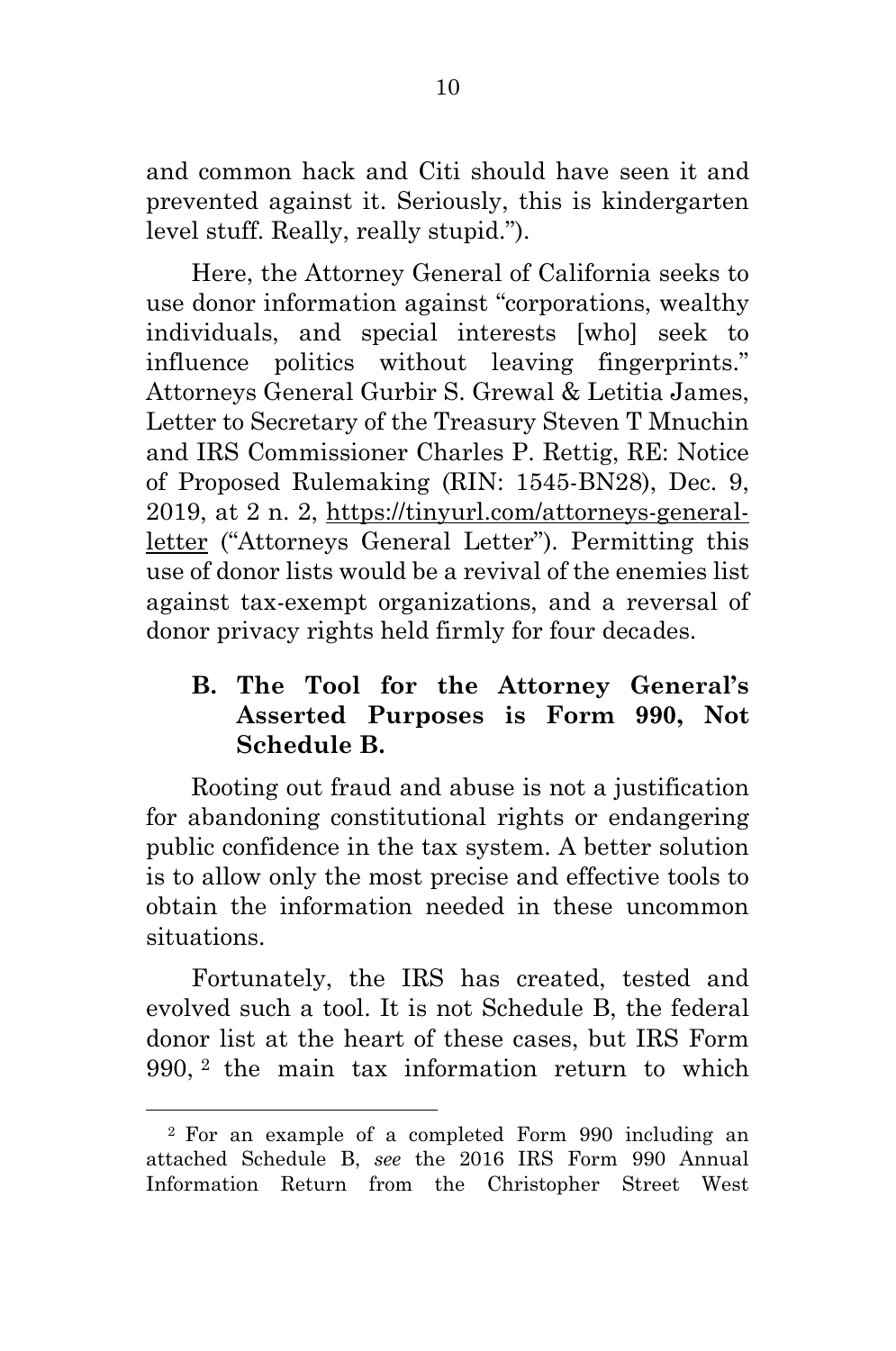Schedule B is an attachment, which most tax-exempt organizations must file each year.[3](#page-20-0)

Form 990 was designed to capture specific information about management, finances, and operations of tax-exempt organizations. It is a dense and difficult form to complete, and a significant part of many tax-exempt organization lawyers' and accountants' practices is assisting organizations in completing Form 990 each year.

Part of Form 990 is tailored specifically to identify wrongdoing, through initial checklists and detailed additional schedules. Part IV of Form 990 alone is 38 questions triggering a requirement to file more information, each designed to spot particular situations which the IRS has determined may pose issues. For example, Part IV, Line 27 asks: "Did the organization provide a grant or other assistance to an officer, director, trustee, key employee, substantial contributor or employee thereof, a grant selection committee member, or to a 35% controlled entity or family member of any of these persons? If 'Yes,'

Foundation (also known as LA Pride), which is publicly available on the charity's website. [https://lapride.org/wp](https://lapride.org/wp-content/uploads/2018/03/2016-CSW-Tax-Return.pdf)[content/uploads/2018/03/2016-CSW-Tax-Return.pdf.](https://lapride.org/wp-content/uploads/2018/03/2016-CSW-Tax-Return.pdf) The Schedule B form is available at pages 27–38.

<span id="page-20-0"></span><sup>3</sup> IRC § 6033 requires most tax-exempt organizations to file annual information returns with the IRS. This section applies generally to filing information with the IRS, but also affects information-sharing agreements with state governments. Otherwise, the IRS could, by agreeing with state governments to ignore statutory and regulatory requirements, evade the privacy interests protected by IRC §§ 6103, 6104(b) and other sections – raising complex and troubling constitutional questions about, among other things, a "silver-platter" handoff between dual sovereigns. *See, e.g.*, *Janis*, 428 U.S. at 444, 459.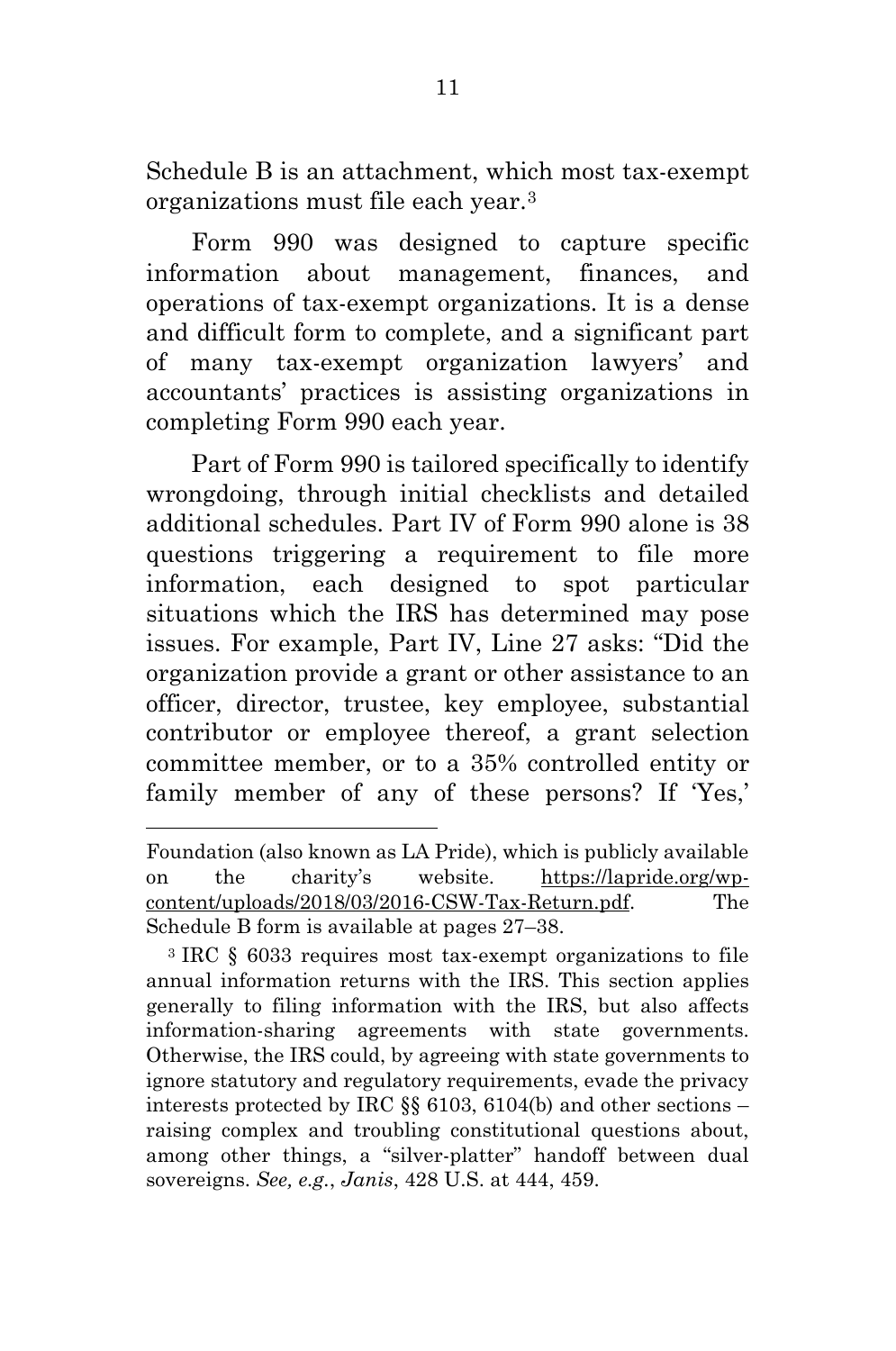complete Schedule L, Part III." Internal Revenue Service, "Form 990, Return of Organization Exempt From Income Tax," Part IV, Line 27, at 4, [https://www.irs.gov/pub/irs-pdf/f990.pdf.](https://www.irs.gov/pub/irs-pdf/f990.pdf) If the box is checked "yes," Part III of the required Schedule L then asks for name of the interested person, the relationship between the person and the organization, the amount of assistance, the type of assistance, and the purpose of the assistance. *See* Internal Revenue Service, "Schedule L (Form 990), Transactions With Interested Persons," [https://www.irs.gov/pub/irs](https://www.irs.gov/pub/irs-pdf/f990sm.pdf)[pdf/f990sl.pdf.](https://www.irs.gov/pub/irs-pdf/f990sm.pdf)

Much of the information sought by the Attorney General from Schedule B is not actually available from Schedule B. For example, the Attorney General seeks information to enforce federal prohibitions against "private inurement" and "private benefit." [4](#page-21-0) Attorneys General Letter, at 1. Since January 2001, IRC § 4958 has prohibited such "excess benefit transactions" with "substantial influence persons," who include all persons who would be listed on Schedule B. *See, e.g.*, Lawrence M. Brauer, Toussaint T. Tyson, Leonard J. Henzke, and Debra J. Kawecki, Internal Revenue Service, "H. An Introduction To I.R.C. 4958 (Intermediate Sanctions)," *Exempt Organizations Continuing Professional Education*

<span id="page-21-0"></span><sup>4</sup> "Private benefit" is use of tax-exempt assets for the benefit of private individuals, and "private inurement" is private benefit for organizational insiders. *See, e.g.*, Andrew Megosh, Lary Scollick, Mary Jo Salins and Cheryl Chasin, Internal Revenue Service, "H. Private Benefit Under IRC 501(c)(3)," *Exempt Organizations Continuing Professional Education Technical Instruction Program for FY2001*, at 135, [https://www.irs.gov/pub/irs](https://www.irs.gov/pub/irs-tege/eotopich01.pdf)[tege/eotopich01.pdf.](https://www.irs.gov/pub/irs-tege/eotopich01.pdf)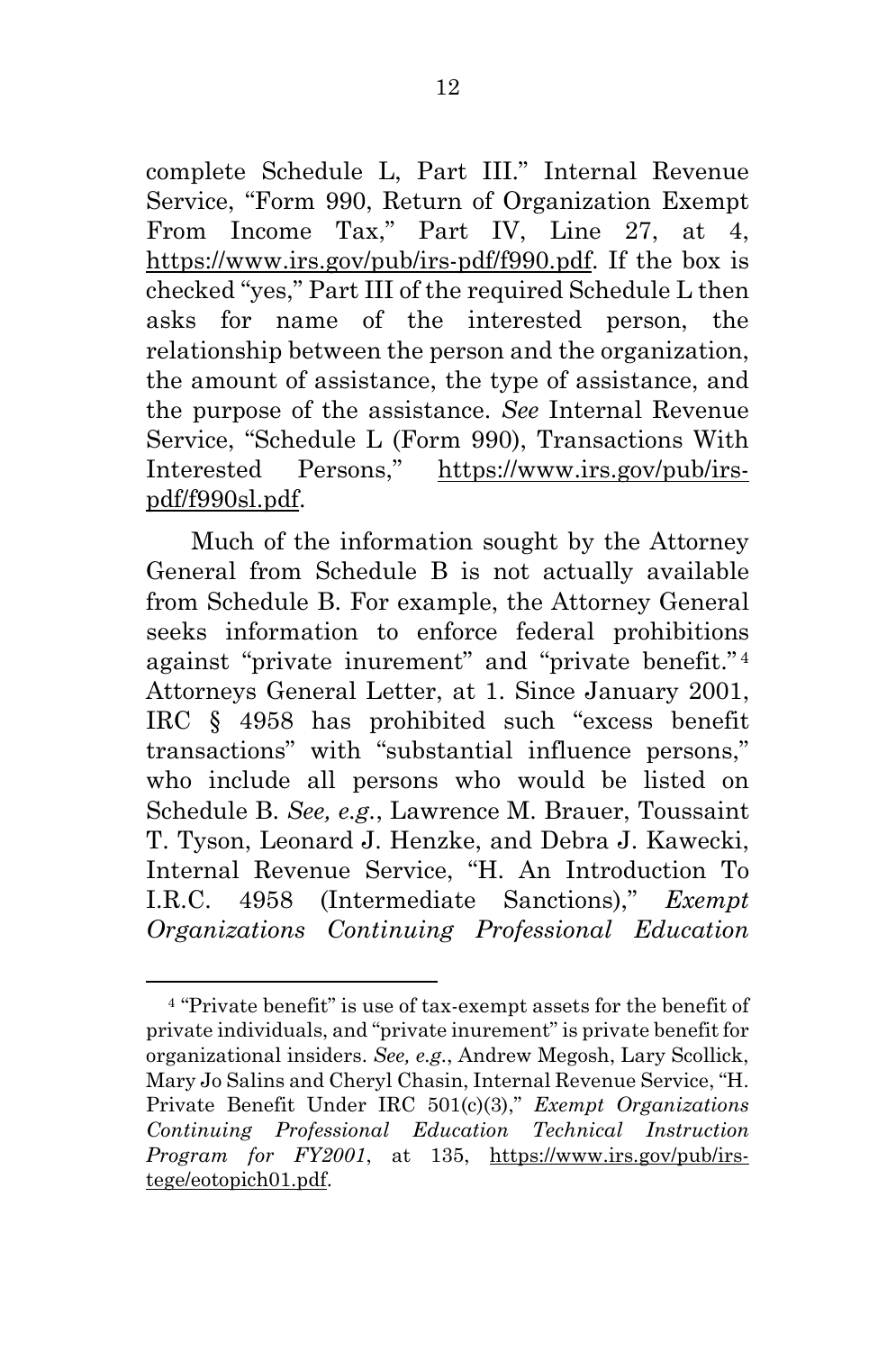*Technical Instruction Program for FY2002*, at 260, 262, [https://www.irs.gov/pub/irs-tege/eotopich01.pdf,](https://www.irs.gov/pub/irs-tege/eotopich01.pdf) (substantial contributor to a charity is a "substantial influence person" subject to excess benefits transaction prohibition and penalties). Penalty taxes of up to 200% of the "excess" can be imposed on the organization and, jointly and severally, on organizational managers. Schedule B, however, likely has no information that would, on its face or in conjunction with other documents, demonstrate either of those violations. More importantly, violations of IRC § 4958 must be reported on Part IV, Line 25 and Schedule L, Part I, with supplemental details (such as whether an excess benefit transaction was "corrected") that would not appear on Schedule B. *See* Internal Revenue Service, "Instructions for Schedule L," at 2, [https://www.irs.gov/pub/irs-pdf/i990sl.pdf.](https://www.irs.gov/pub/irs-pdf/i990sl.pdf)

Loans or receipts from substantial contributors or other insiders must similarly be reported on Part IV, Line 26 and Schedule L, Part II, with details not reported on Schedule B. *See id.* at 2–3. Grants or similar payments to substantial contributors or insiders must be reported on Part IV, Line 27 and Schedule L, Part III, but not reported on Schedule B. *See id.* at 3–4. Business relationships or transactions with substantial contributors or insiders must be reported on Part IV, Line 28 and Schedule L, Part IV, but not necessarily on Schedule B. *See id.* at 4–5.

The Attorney General also contends that Schedule B is needed to identify overvalued non-cash contributions: "Knowing the significant donor's identity allows her to determine what the "in kind" donation actually was, as well as its real value." *Ams. for Prosperity Found.*, 903 F.3d at 1010. But Schedule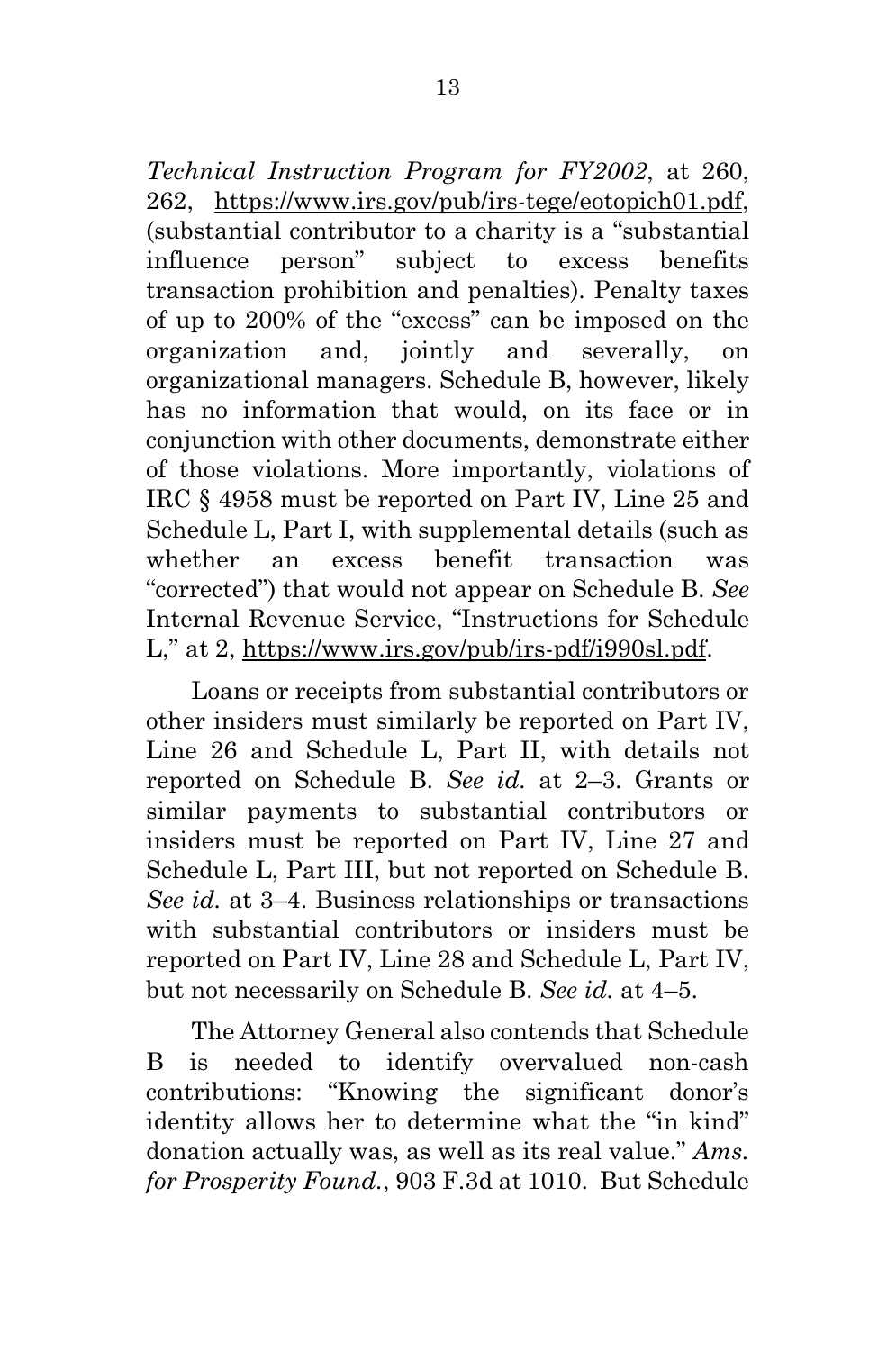B has only three general columns, where Form 990, Part IV, Lines 29 and 30, and Schedule M, "Non-cash Contributions," require that information and much more, including breakdowns of categories such as art work (and what type of art and whether the gift is fractional) and instructions and supplemental questions about various common sources of overvaluation. *See* Internal Revenue Service, "Schedule M (Form 990), Non-cash Contributions," [https://www.irs.gov/pub/irs-pdf/f990sm.pdf.](https://www.irs.gov/pub/irs-pdf/f990sm.pdf)

Almost all of Form 990 is a public document, available upon demand under two exceptions to the general rule of privacy in IRC § 6103. *See* IRC §§ 6104(b) ("The information required to be furnished … shall be made available to the public"),  $6104(d)(1)(A)(i)$ ("A copy of the annual return … shall be made available by such organization for inspection … by any individual at the principal office of such organization" (emphasis added)).

There are two exceptions corresponding to the two exceptions to the general tax privacy rule, each specifically barring the release of donor information. *See* IRC § 6104(b) ("Nothing in this subsection shall authorize the Secretary to disclose the name or address of any contributor"); IRC  $\S$  6104(d)(3)(A) ("[P]aragraph (1) shall not require the disclosure of the name or address of any contributor to the organization."). Thus, in Form 990, Congress expressly required the publication of the information needed to uncover the wrongdoing that the Attorney General claims to seek, while barring the release of donor information.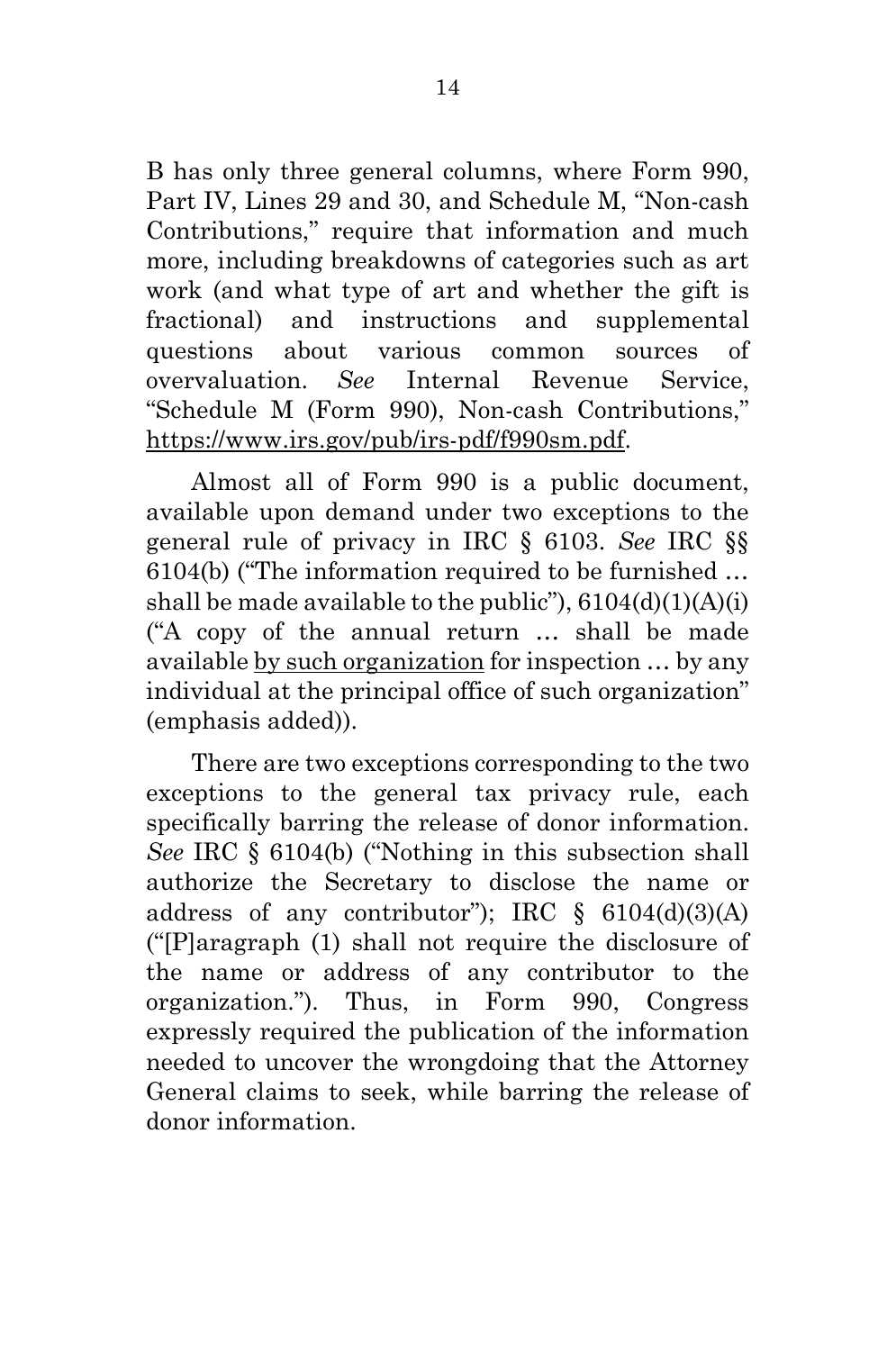### <span id="page-24-0"></span>**C. Schedule B Was Designed to Protect Donor Information, Not Uncover Wrongdoing.**

In contrast, Schedule B was never designed to be used to police fraud or any other wrongdoing.[5](#page-24-1) Its sole purpose was to assist IRS employees in identifying confidential donor information so donors could be protected from disclosure.

Schedule B is one of the simplest tax forms: a list of names, addresses and other details which could identify those who have given large amounts to charities. Schedule B's content makes it one of the most highly-protected federal tax forms because donor information, "if in the hands of the IRS at all, should be categorically sheltered from disclosure." *Landmark Legal Found. v. IRS,* 267 F.3d 1132, 1135 (D.C. Cir. 2001) ("Under the latter reading, Congress would be understood to have thought that the specifically identified information, if in the hands of the IRS at all, should be categorically sheltered from disclosure."); *Church of Scientology of Cal. v. IRS* ("*Scientology*"), 484 U.S. 9, 15 (1987) ("Subsections 6103 (f)(1), (2), and (4), for example, allow the release of returns and return information to congressional committees, but distinguish between return information that identifies a taxpayer and return information that does not.").

The dilemma for the IRS was how to collect the

<span id="page-24-1"></span><sup>5</sup> An extensive analysis of the history of Schedule B, including a discussion of the federal and state tax privacy provisions, is available at Public Policy Legal Institute, "Reviving the 'Enemies List' Using IRS Form 990, Schedule B," *Vox PPLI*, Feb. 3, 2021, [https://tinyurl.com/reviving-enemies-list.](https://tinyurl.com/reviving-enemies-list)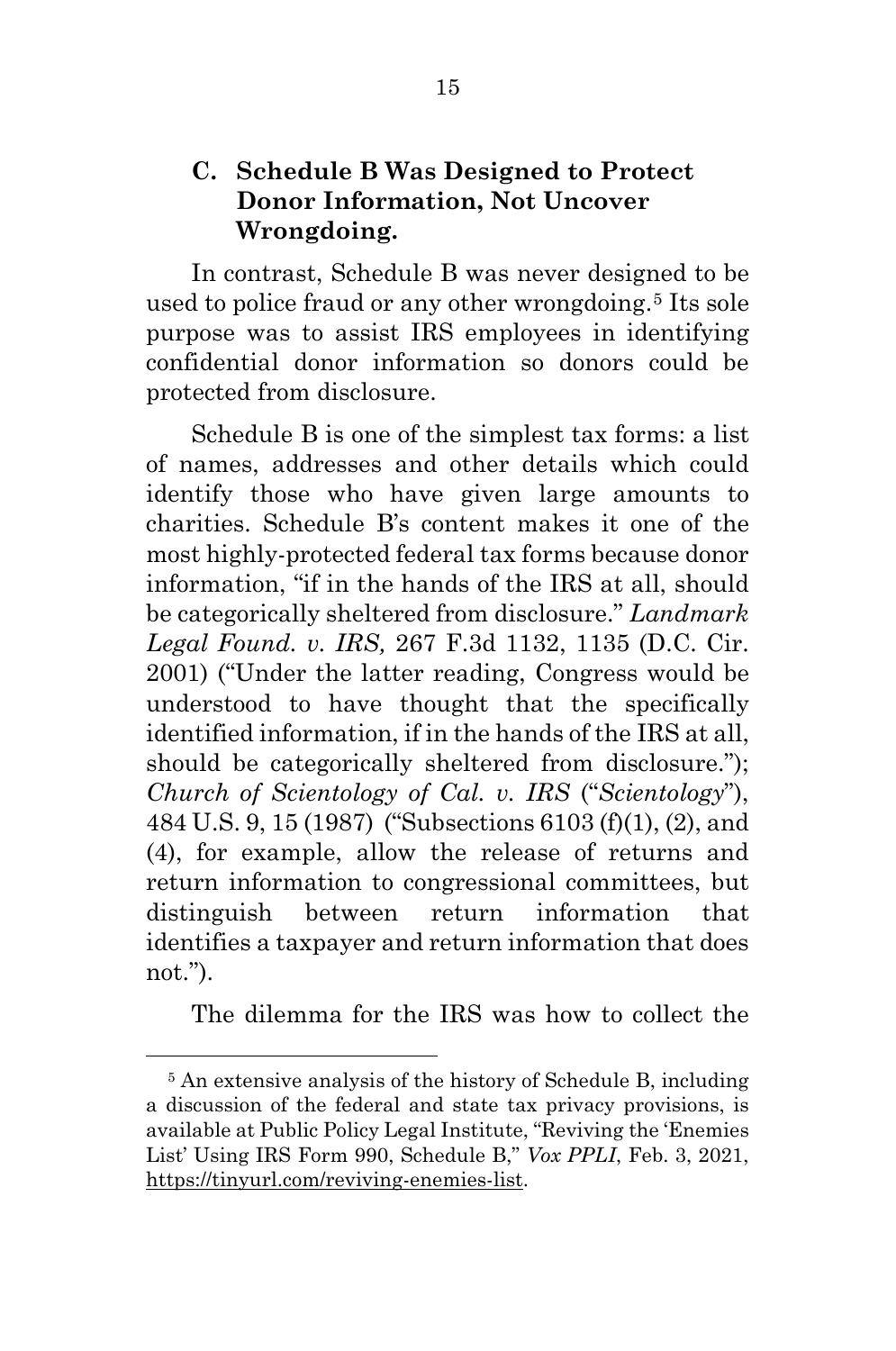donor information, as the statute required, without exposing it to leaks. Prior to the introduction of Schedule B in 2000, Form 990 filers were required to include a non-disclosable list of substantial donors, but the Instructions did not specify a format. In 2000, the IRS determined that at least some unauthorized disclosures were caused by its employees failing to recognize that these informal schedules of donors' information were protected material. The IRS decided to create a standard format, which was Schedule B.[6](#page-25-0) Schedule B immediately failed:

> "We have already been contacted by individuals involved in "opposition research" who are using the Schedule B disclosures to piece together profiles of the major donors to charitable organizations whose ideologies or causes they wish to disrupt and disparage. This growing industry involves the use of expanding Internet databases, pretext telephone calls from investigative reporters, and information matching techniques that surpass the capacity of the IRS itself."

> In essence, we suspect that the IRS has unwittingly permitted itself to become an accomplice to a massive invasion of taxpayer

<span id="page-25-0"></span><sup>6</sup> As explained in a 2002 IRS internal training manual: "Schedule B is moving toward a situation where all of the nondisclosable contribution information required by Form 990 can be filed on Schedule B and easily removed before the return is made public. This is still a work in process." Cheryl Chasin, Debra Kawecki and David Jones, Internal Revenue Service, "G. Form 990," *Exempt Organizations Continuing Professional Education Technical Instruction Program for FY2002*, at 232, [https://www.irs.gov/pub/irs-tege/eotopicg02.pdf.](https://www.irs.gov/pub/irs-tege/eotopicg02.pdf)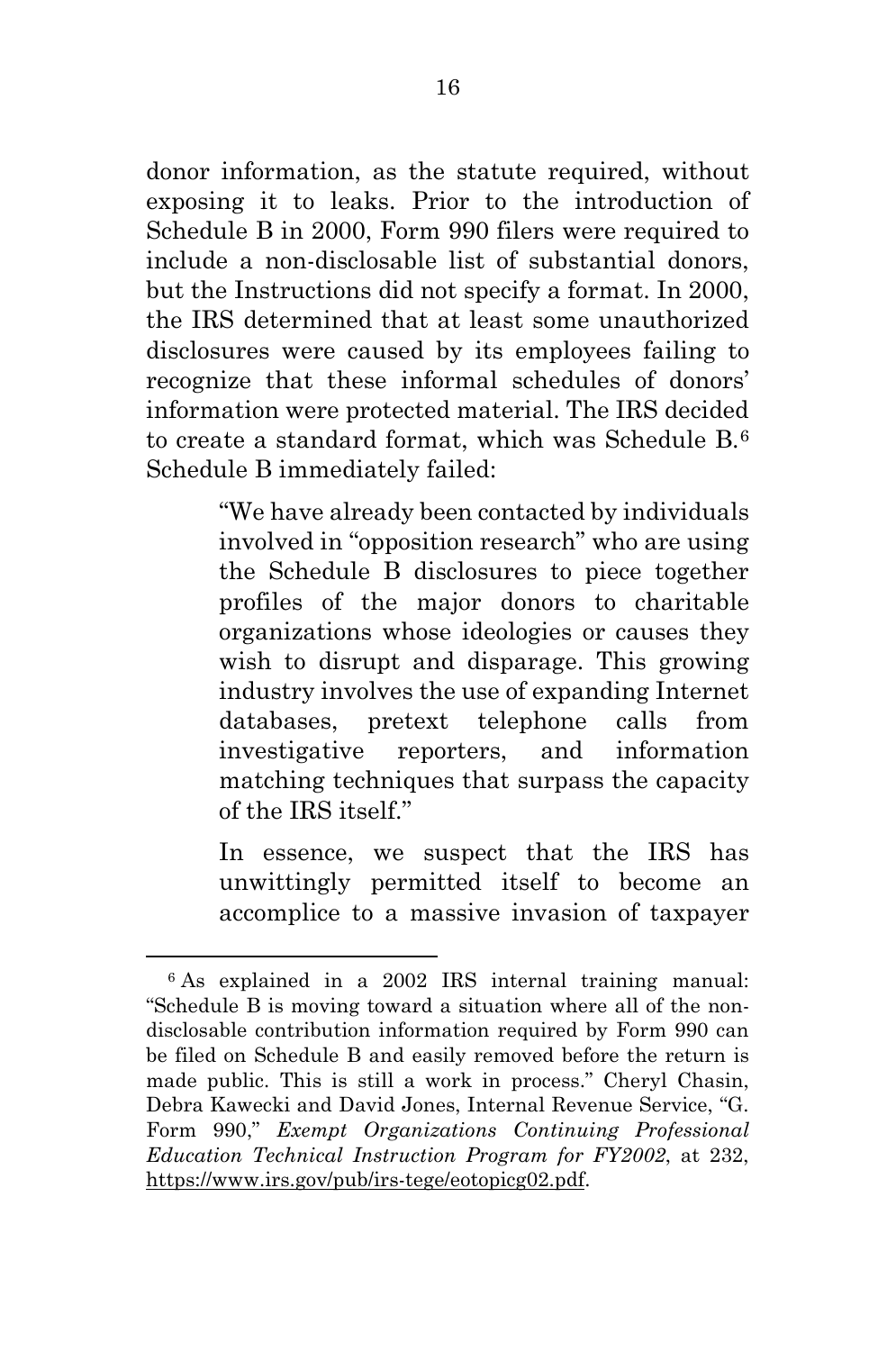privacy through the release of exempt organization donor information.

Greg Colvin & Marcus Owens, "IRS Form 990 Donor Disclosure: Current Posture, Background, Options," 35 EXEMPT ORGS. TAX REV., No. 3, Mar. 2002, at 408, [https://tinyurl.com/2peo7y5r.](https://tinyurl.com/2peo7y5r)

#### <span id="page-26-0"></span>**D. Schedule B Is Not Useful for the Attorney General's Intended Purposes.**

Is the information on Schedule B worth its resource cost and propensity to leak? Over the last twenty years, the IRS has been running a real-world, nationwide "A/B test" on Schedule B vs. Form 990.[7](#page-26-1) The same organizations fill out and file both forms, using the same information, at the same time. Which is more effective to gather information on wrongdoing: general lists of donors (Schedule B) or specific questions eliciting more detailed information in narrow categories which have indicated possible wrongdoing in the past (Form 990)?

The outcome of this 20-year-long test is that the IRS uses the Form 990 particularized questions, not Schedule B: "IRS does not systematically use Schedule B; the lack of a Taxpayer Identification Number makes the data unsuitable for electronic matching." Internal Revenue Service, Tax-Exempt and Government Entities Division, *Disclosure Risk on Form 990, Schedule B and Rev. Proc. 2018-38,* Aug. 2018, ("IRS Disclosure Risk Briefing"), Slide 7,

<span id="page-26-1"></span><sup>7</sup> "A/B testing, at its most basic, is a way to compare two versions of something to figure out which performs better." Amy Gallo, "A Refresher on A/B Testing," *Harvard Business Review*, Jun. 2017, https://hbr.org/2017/06/a-refresher-on-ab-testing.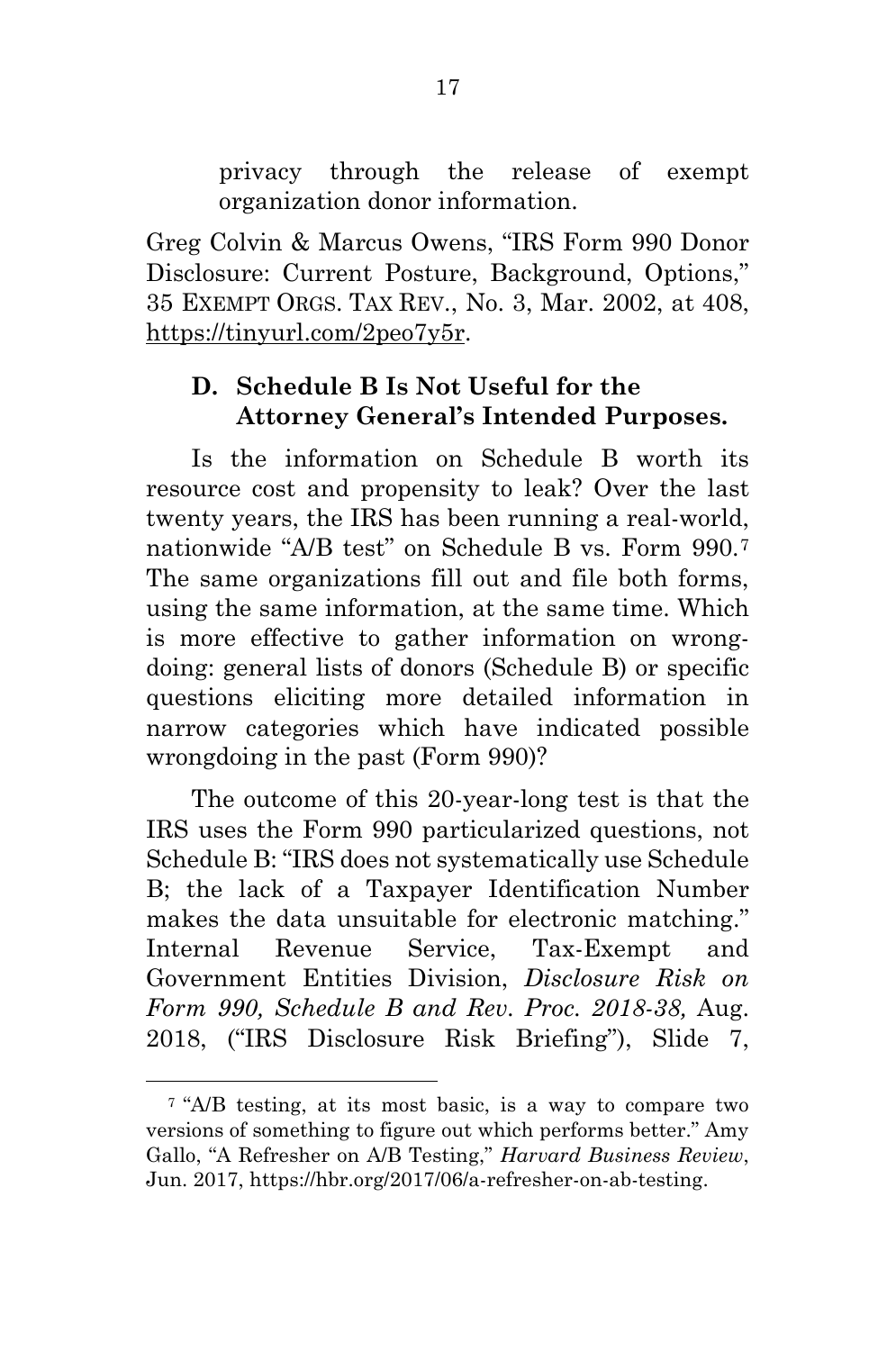*reprinted in* Attorneys General Letter, at 26, [https://tinyurl.com/attorneys-general-letter.](https://tinyurl.com/attorneys-general-letter) Neither does the IRS Small Business/Self-Employed Division, nor do 47 States and the District of Columbia. *See id.*; Brief for the States of Arizona, Alabama, Arkansas, Georgia, Indiana, Kansas, Louisiana, Oklahoma, South Carolina, Tennessee, Texas, Utah, and West Virginia, and Governor Phil Bryant of the State of Mississippi, as *Amici Curiae* in Support of Petitioner, in No. 19-251, at 4.

Neither does the Attorney General here. According to trial testimony, the Attorney General did not even collect Schedule B until 2010, and hasn't used it regularly or rigorously since then. *See Ams. for Prosperity Found.*, 903 F.3d at 1006–07. "As the district court found, 'out of the approximately 540 investigations conducted over the past ten years in the Charitable Trusts Section [of the Attorney General's office], only five instances involved the use of a Schedule B.' 19-251 Pet. App. 45a." Amicus Brief of United States, at 20. "The court also found that '[e]ven in the few instances in which a Schedule B was relied on, the relevant information it contained could have been obtained from other sources.' 19-255 Pet. App. 55a." *Id*.

On May 28, 2020, as part of its amendments to the Schedule B regulations reducing<sup>[8](#page-27-0)</sup> the requirements to

<span id="page-27-0"></span><sup>8</sup> The proposed regulatory changes did not cover IRC §  $501(c)(3)$  charities because IRC §  $6033(b)(5)$  specifically requires reporting of contributor information from IRC  $\S$  501(c)(3) charities. Prior to May 28, 2020, the IRS, by regulation, had extended that statutory requirement to other tax-exempt organizations and so could remove it by regulation; the IRS could not remove the reporting requirement from charities without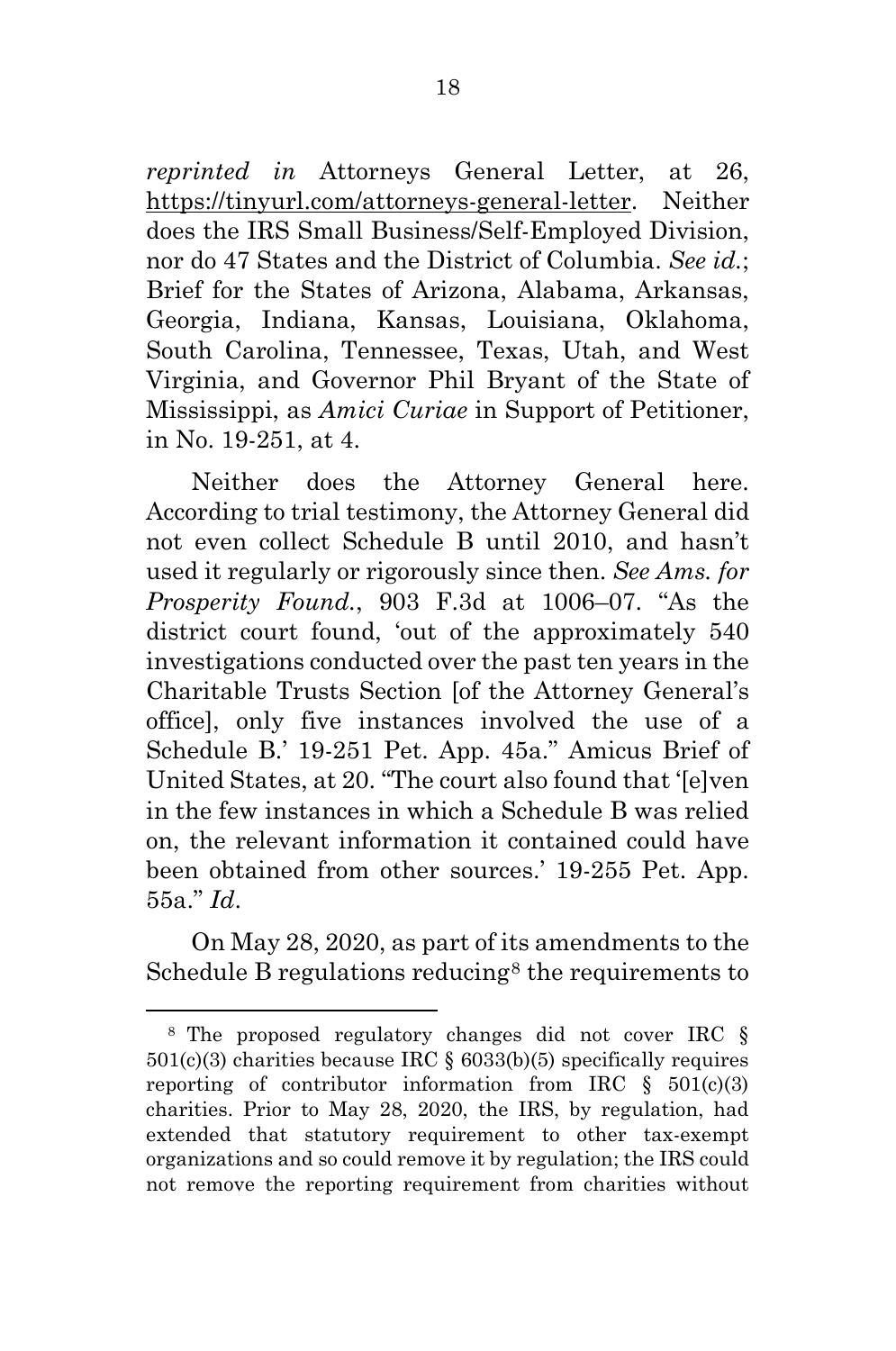put donor information on Schedule B, the IRS refuted assertions that using Schedule B was more efficient:

> "For the specific purpose of evaluating possible private benefit or inurement or other potential issues relating to qualification for exemption, the IRS can obtain sufficient information from other elements of the Form 990 or Form 990– EZ and can obtain the names and addresses of substantial contributors, along with other information, upon examination, as needed. In light of the inefficiencies involved in collecting, maintaining, and redacting this information if it were reported annually, the Treasury Department and the IRS do not agree with comments suggesting that requiring affected tax-exempt organizations to provide name and address information of substantial contributors upon examination is less efficient for the IRS and affected tax-exempt organizations."

Internal Revenue Service, Guidance Under Section 6033 Regarding the Reporting Requirements of Exempt Organizations, 85 Fed. Reg. 31959, 31963 (May 28, 2020), [https://tinyurl.com/bwecpwkt.](https://tinyurl.com/bwecpwkt)

The IRS has been trying to get rid of Schedule B since at least 2016: "The proposed regulations will eliminate for most tax-exempt organizations … the current reporting requirements regarding contributions received and their contributors." Dep't of Treasury, *Unified Agenda,* "Guidance Under Section 6033 Regarding the Reporting of Contributors Names and Addresses," RIN 1545-BN28, Spring 2016,

additional legislation.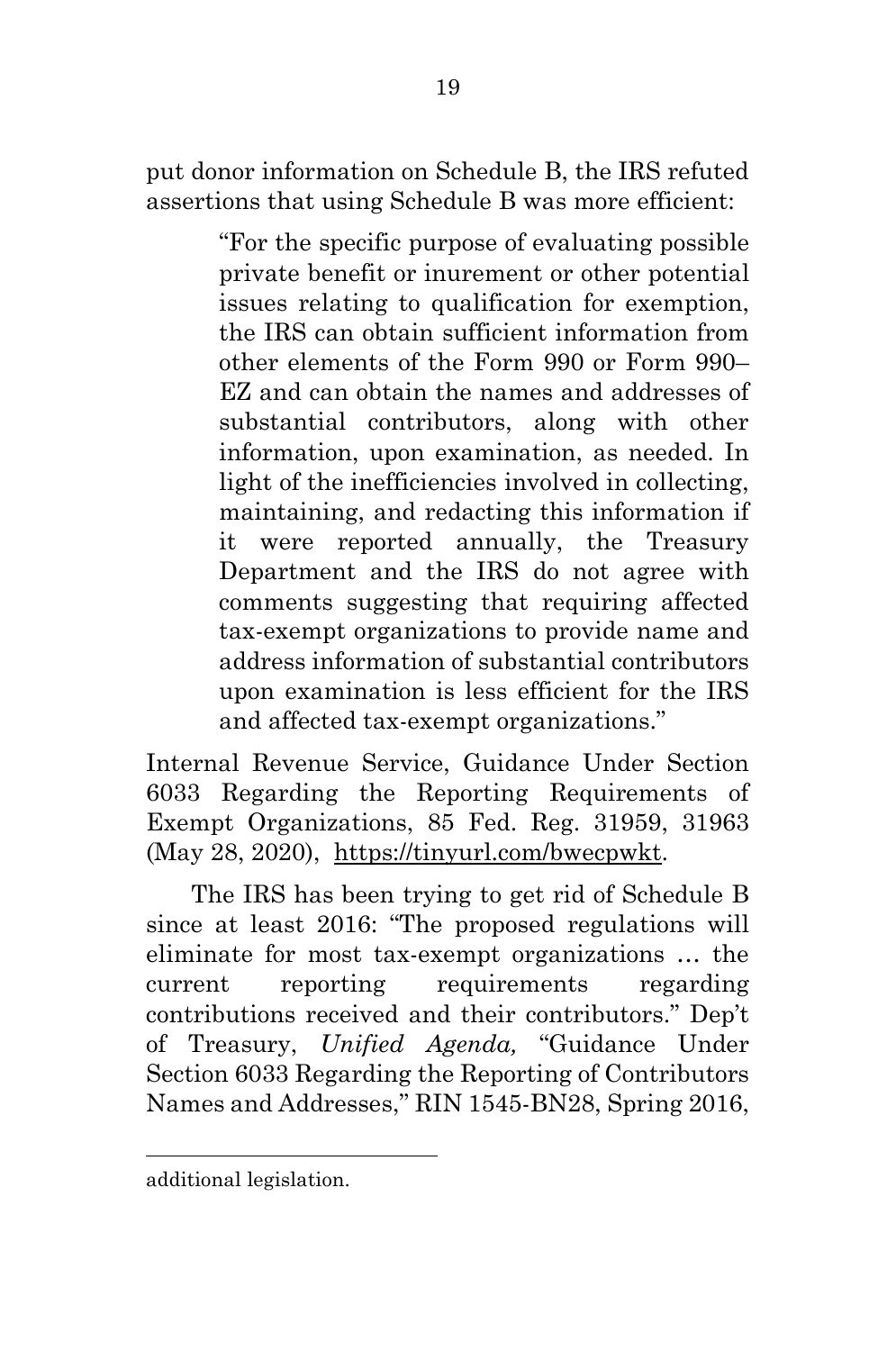[https://tinyurl.com/5d37juds.](https://tinyurl.com/5d37juds) It wanted to propose legislation to do so, but the Obama Administration decided not to request a legislative fix. *See* IRS Disclosure Risk Briefing, Slide 6, *reprinted in* Attorneys General Letter, at 25.

## <span id="page-29-0"></span>**E. Charities' Donor Lists Should Not Be Collected For Campaign Finance Enforcement Without Particularized Reasonable Cause.**

If Schedule B both failed its original purpose to protect donor information and is not a helpful resource for legitimate tax administration, then why does the Attorney General want the Schedule B form? In the December 9, 2019, Attorneys General Letter, the Attorney General told the IRS he wanted to use Schedule B for non-tax purposes, most importantly, to fight against "corporations, wealthy individuals, and special interests [who] seek to influence politics without leaving fingerprints. … The revised donor reporting requirements that the IRS now proposes are certain to make federal and state review of this spending far more difficult if not impossible." Attorneys General Letter at 2 n. 2. *See also Bullock v. IRS*, 401 F. Supp.3d 1144, 1159 (D. Mont. 2019) (setting aside Schedule B changes in IRS Rev. Proc. 2018-38, agreeing with Montana Governor's assertion that "information concerning the identity of exempt organizations' contributors remains critical for enforcing limits on political activity.").

Charities such as the Petitioners are prohibited from engaging in electioneering. *See* IRC § 501(c)(3) ("which does not participate in, or intervene in (including the publishing or distributing of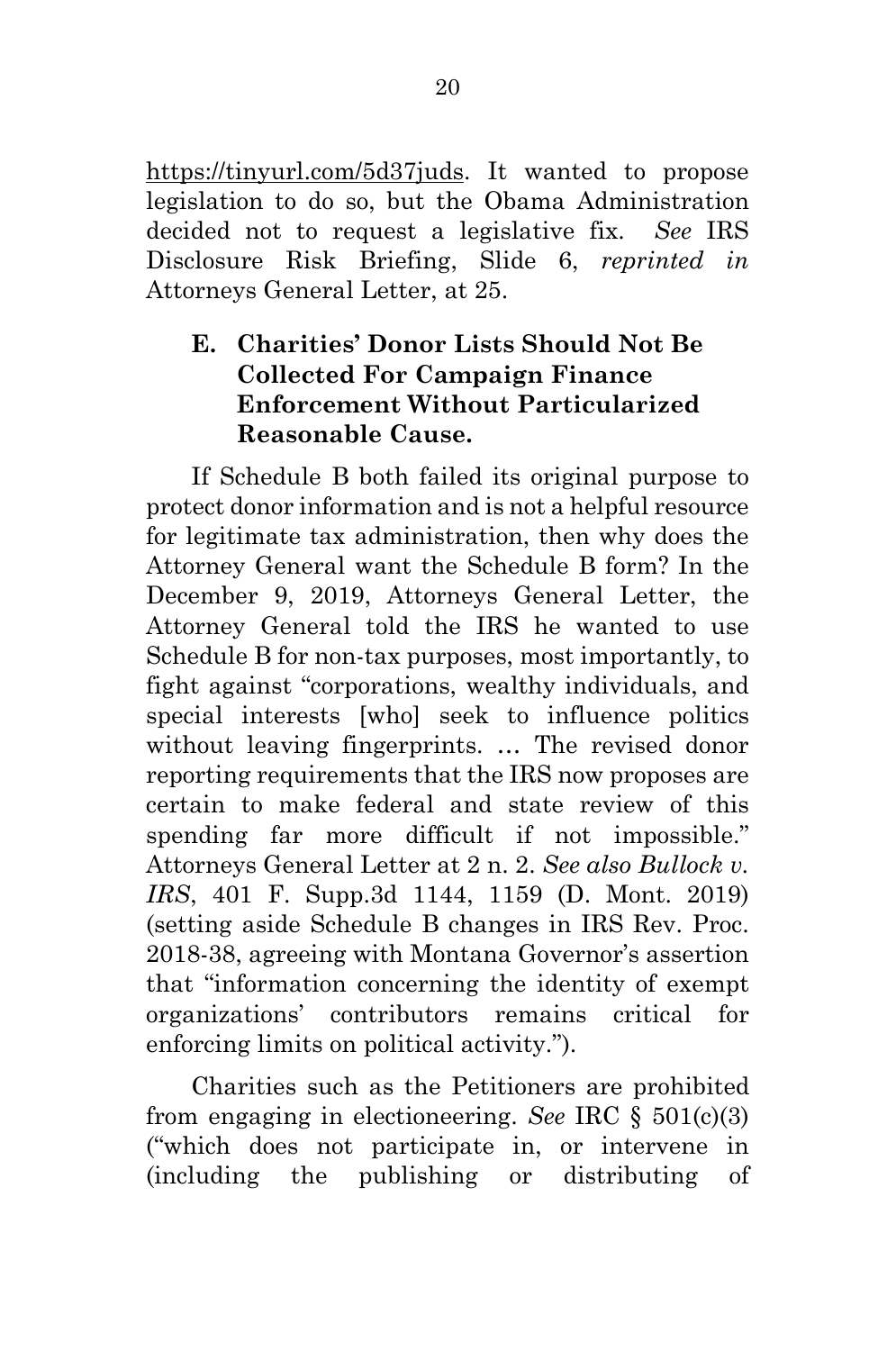statements), any political campaign on behalf of (or in opposition to) any candidate for public office"). IRC § 4955 imposes a penalty tax of up to 100% on any charity which makes a federal, state or local political expenditure and, jointly and severally, 50% on the organization's managers. Managers tend to be careful about avoiding IRC § 4955 taxes, which are rare.[9](#page-30-0)

More to the point, Form 990 includes both specific questions about charities' political activities and Schedule C with more details about those activities. *See* Internal Revenue Service, "Schedule C (Form 990), Political Campaign and Lobbying Activities," [https://www.irs.gov/pub/irs-pdf/f990sc.pdf.](https://www.irs.gov/pub/irs-pdf/f990sc.pdf) Schedule B, on the other hand, can't be computer-matched and often includes listings that aren't readily matched to specific campaign contributors, such as office addresses, trusts or LLCs used for charitable giving. This claim fails as above: charities' donor lists are neither useful nor efficient for campaign finance enforcement.

This case is, as the Petitioners accurately note, about protecting donors against injury, using longstanding First Amendment doctrines balancing privacy against government power. It is also about protecting governments, particularly government tax revenues, against injury from a decrease in voluntary compliance by taxpayers dismayed by government

<span id="page-30-0"></span><sup>9</sup> IRS data indicates that taxes paid in Fiscal Years 2003-2005 for IRC §§ 4955 (political expenditures), 4912 (disqualifying lobbying expenditures), and premiums on personal benefit contracts combined were less than \$5,500 per year. *See* Lloyd Hitoshi Mayer, *Grasping Smoke: Enforcing The Ban On Political Activity By Charities*, 6 FIRST AMEND. L. REV. 1, 12 n. 37 (2018).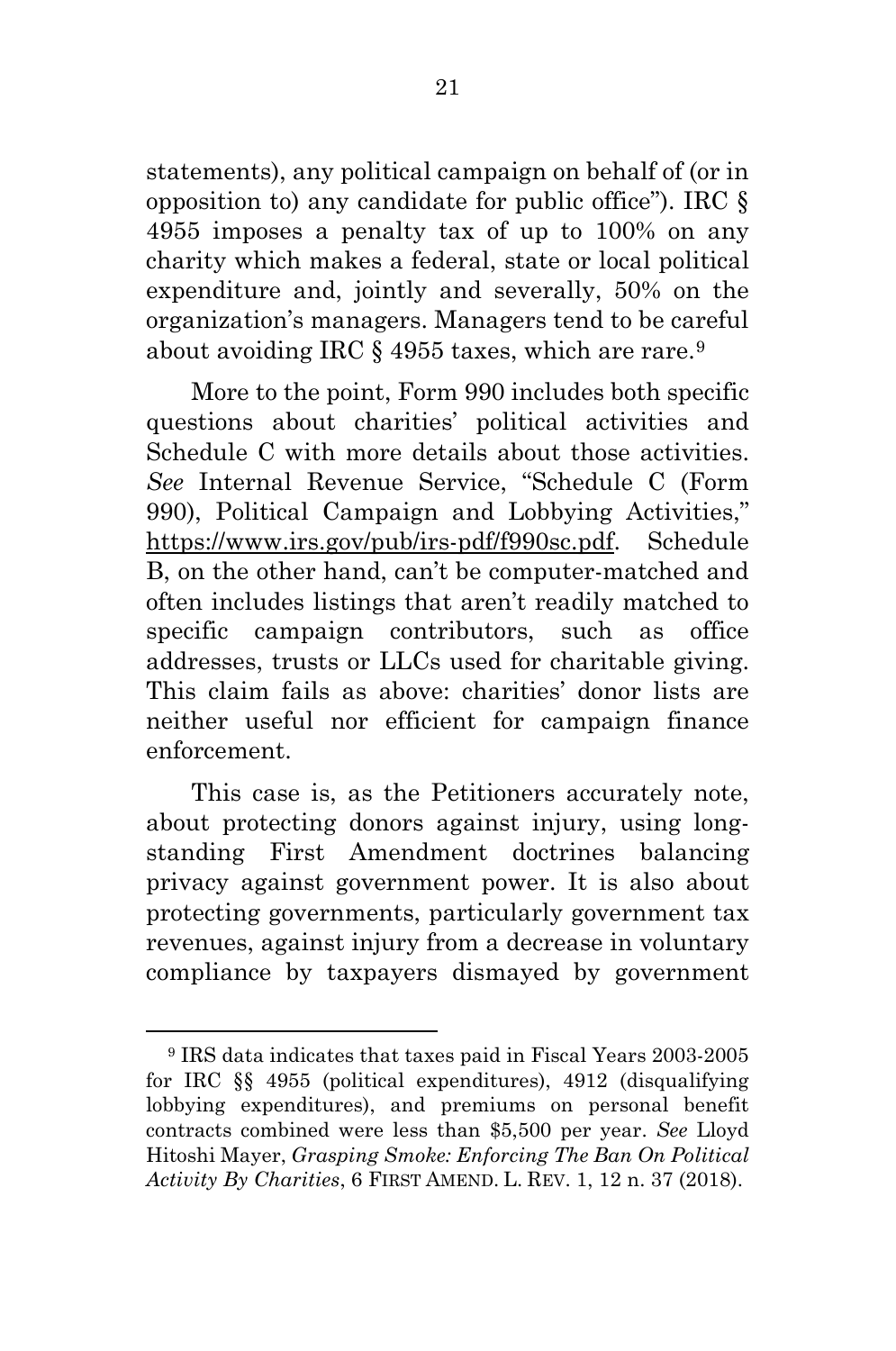leaks and misuse of personal tax information. And it is about protecting the law enforcement and judicial systems of the federal and State governments against claims that they are being used as political weapons.

Each of those interests is at risk in this case. Each distills to a reliance on public confidence in government, a well-worn path in analyzing tax privacy. The decisions below ignore this chain of precedent, not even mentioning seminal tax privacy cases such as *Scientology*. *See Scientology*, 484 U.S. at 9 (tax privacy protections to be interpreted strictly). In fact, none of the four published appellate opinions in these cases mention *Scientology*. Yet the decisions below will likely harm public confidence in government, and thus implicate the same interests.

Donor lists are not essential or efficient in regulating charities. Their compelled disclosure raises unnecessary constitutional questions. More efficient and targeted information to detect and document possible violations is publicly available. Advance mass collection of donor lists undermines taxpayer confidence that is essential to support government, especially if it is merely tilting ineffectually at campaign finance windmills. The Court should apply traditional First Amendment precedent and reverse the decision below.

## <span id="page-31-0"></span>**II. THE ATTORNEY GENERAL SHOULD NOT BE ABLE TO LEVERAGE AN ARGUABLY LEGITIMATE USE OF SCHEDULE B INTO A CONDITION ON AN ENDLESS ARRAY OF CONSTITUTIONAL RIGHTS.**

Tax-exempt organizations strike a bargain, of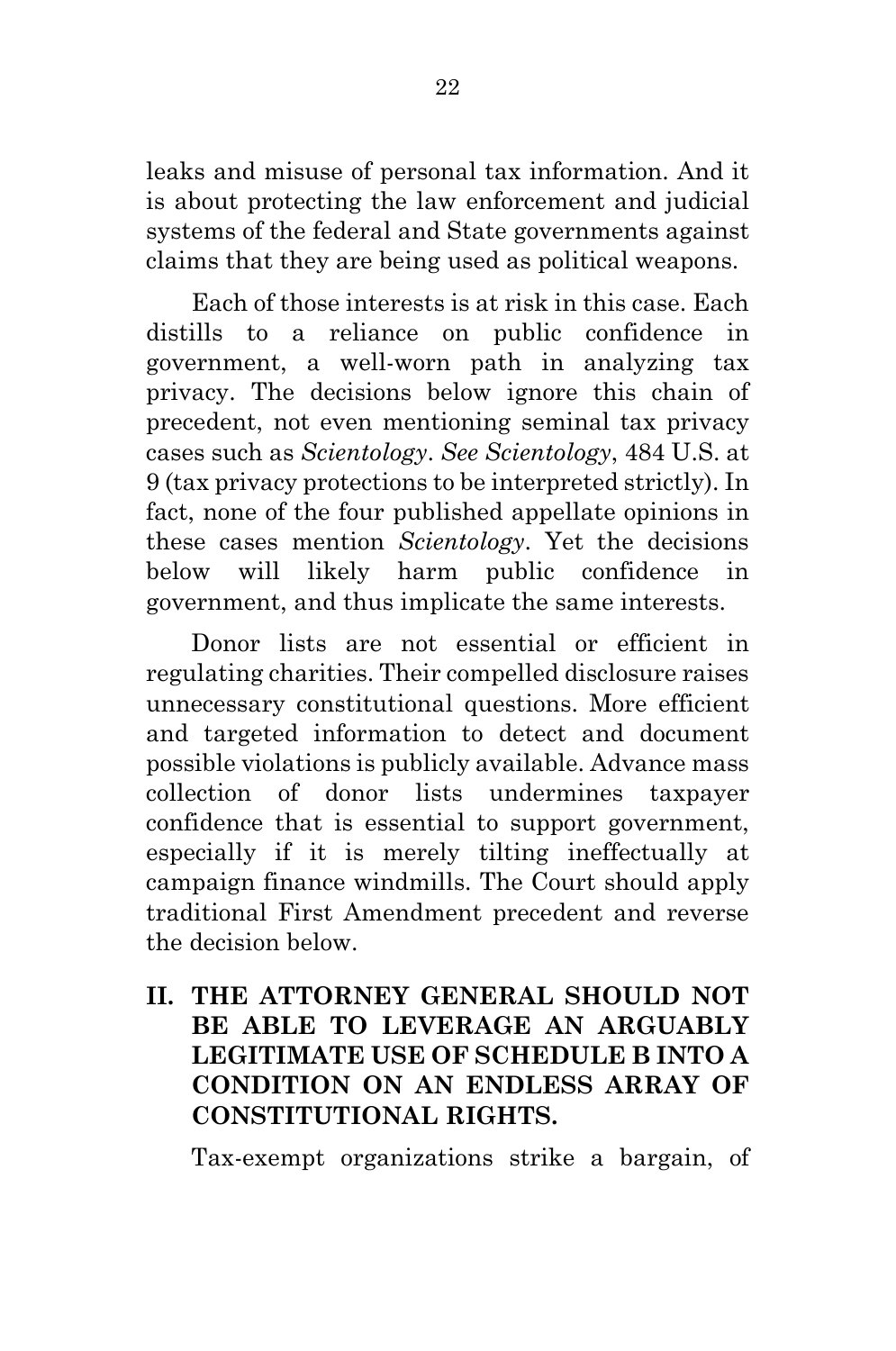sorts, with the government as the price for being exempt from the income tax: they agree to release to the public most of their tax returns under IRC § 6104. That is not a complete waiver of their privacy because they do not agree to release their donor lists, under IRC §§ 6104(b) and 6104(d)(3)(A). In other words, a charity agrees, in effect, to tell the world details about its inner workings, but *not* about its donors. That helps protect charities, as well as the voluntary compliance discussed above.

In its *amicus curiae* brief, however, the United States asserted a much broader contract theory to analyze this case: "the disclosure of a group's donors, when imposed as a condition of administering a voluntary governmental benefit program or similar administrative scheme, is not a compelled disclosure subject to exacting scrutiny or the narrow-tailoring requirement." Brief of the United States at 12. The Attorney General claims: "the same is true in California." Supp. Brief for Respondent at 5. This is an overstatement of the applicable laws and a misreading of the decisions of this Court.

The terms of that bargain are set by Congress. *See, e.g.*, *In Re Hampers*, 651 F.2d 19, 23 (1st Cir. 1981) ("The deliberate judgment of the legislature on the balancing of the societal interests in detecting, preventing, and punishing criminal activity, in safeguarding individuals' interests in privacy, and in fostering voluntary compliance with revenue reporting requirements, seems to us a legitimate if not compelling datum in the formation of federal common law in this area."). The terms of that bargain cannot be overly burdensome, and can generally stretch no further than the terms in the applicable statutes. *See*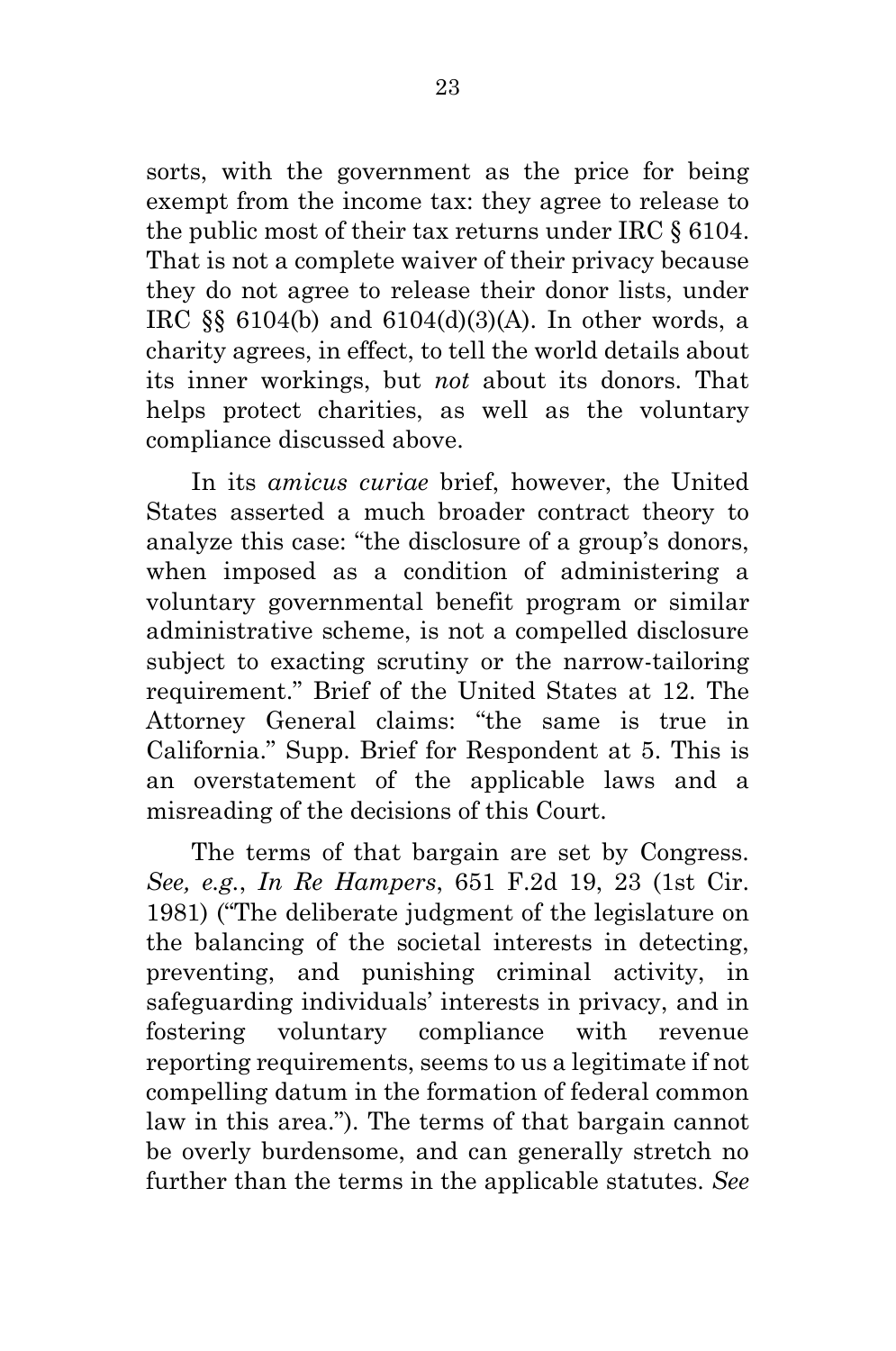*Rumsfeld v. Forum for Academic and Institutional Rights*, 547 U.S. 47, 59 (2006) ("the First Amendment supplies 'a limit on Congress' ability to place conditions on the receipt of funds'"); *Agency for Int'l Dev. v. All. for Open Soc'y Int'l, Inc.,* 570 U.S. 205, 2014–15 (2013) ("*AOSI I*") ("[T]he relevant distinction that has emerged from our cases is between conditions that define the limits of the government spending program—those that specify the activities Congress wants to subsidize—and conditions that seek to leverage funding to regulate speech outside the contours of the program itself"); *Agency for Int'l Dev. v. All. for Open Soc'y Int'l, Inc.,* 140 S. Ct. 2082, 2086 (2020) ("*AOSI II*") (same).

In other words, even Congress cannot insist on a funding condition that goes beyond the limits of the government spending program it wants to subsidize or "conditions that seek to leverage funding to regulate speech outside the contours of the program itself." *AOSI I*, 570 U.S. at 214–15, *citing FCC v. League of Women Voters of Cal.,* 468 U.S. 364, 399–401 (1984) (condition struck because the effect of ban on editorials went beyond limits of congressional program). "By demanding that funding recipients adopt—as their own—the Government's view on an issue of public concern, the condition by its very nature affects 'protected conduct outside the scope of the federally funded program'." *AOSI I*, 570 U.S. at 219, *quoting Rust v. Sullivan*, 500 U.S. 173, 197 (1991).

Tax exemption is not a "voluntary governmental benefit program," in the sense the Attorney General would like to use it. This type of theory has variously been termed a "public benefit" or "public subsidy"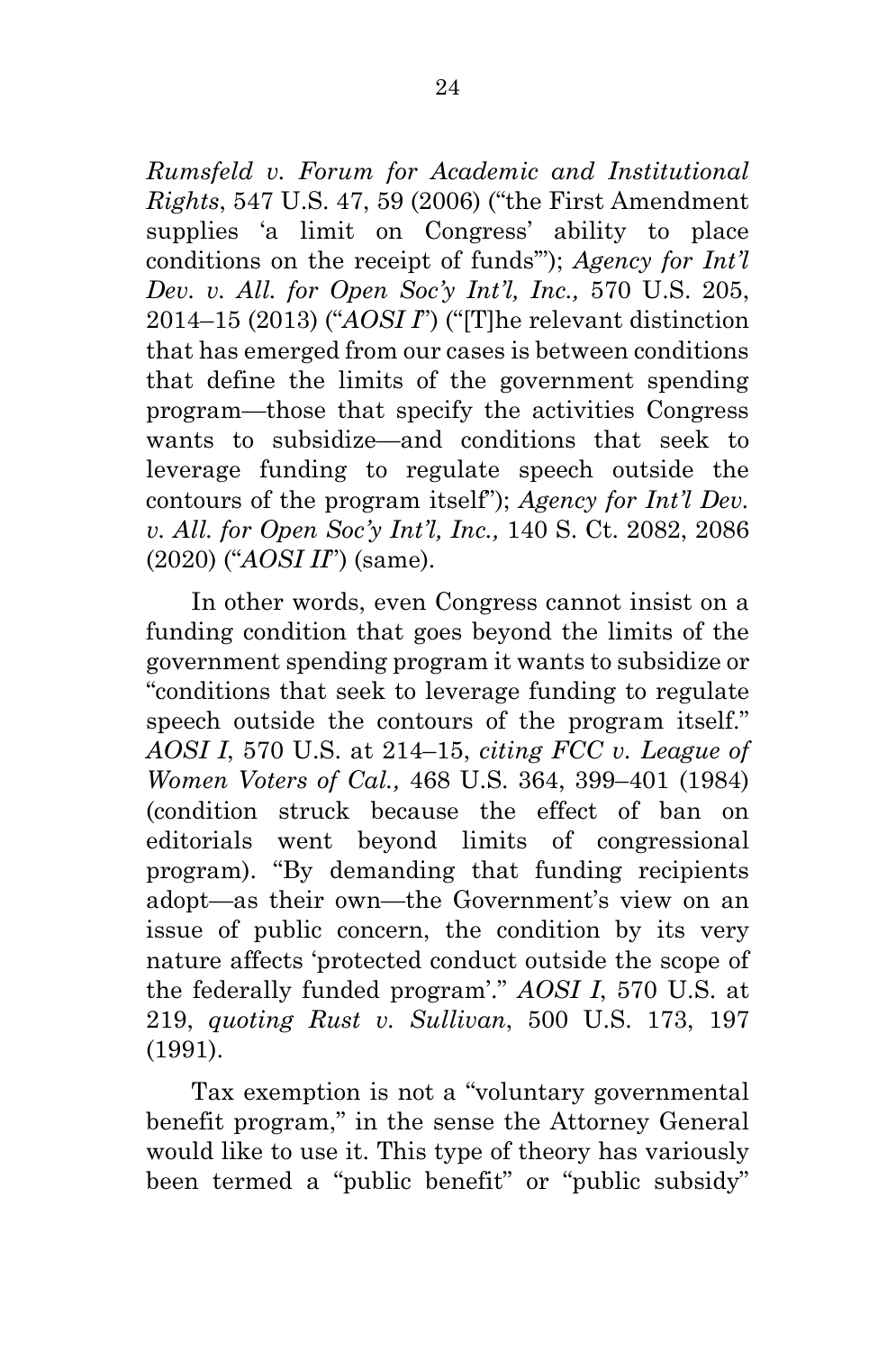bargain. Neither "benefit" nor "subsidy" is a particularly apt term here. After all, almost every taxpayer is entitled to at least a standard deduction, with additional deductions for those who are over 65 years old, blind, or have dependents. Internal Revenue Service, "Topic 551, Standard Deduction," [https://www.irs.gov/taxtopics/tc551.](https://www.irs.gov/taxtopics/tc551) Others receive public benefits of various sorts. This Court would likely not countenance denying taxpayers their constitutional rights because of that "subsidy" or "benefit."

Thus, it is an overstatement of this Court's teachings to promote these theories as a catch-all denial of all tax exemption if charities and other actions do not agree to waive all constitutional rights. "Simply because a rights holder should generally be able to bargain away that right does not mean, however, that they should be permitted to do so when the other party is the government." Lloyd Hitoshi Mayer, "Nonprofits, Speech, and Unconstitutional Conditions", 46 CONN. L. REV. 1045, 1052 (2014), [https://opencommons.uconn.edu/law\\_review/236.](https://opencommons.uconn.edu/law_review/236)

Though not so succinctly stated, this Court agrees. In *Regan v. Taxation With Representation,* 461 U.S. 540 (1983) ("*TWR"*), for example, this Court rejected a claim that restricting charities' lobbying was unconstitutional:

> Both tax exemptions and tax deductibility are a form of subsidy that is administered through the tax system. A tax exemption has much the same effect as a cash grant to the organization of the amount of tax it would have to pay on its income. Deductible contributions are similar to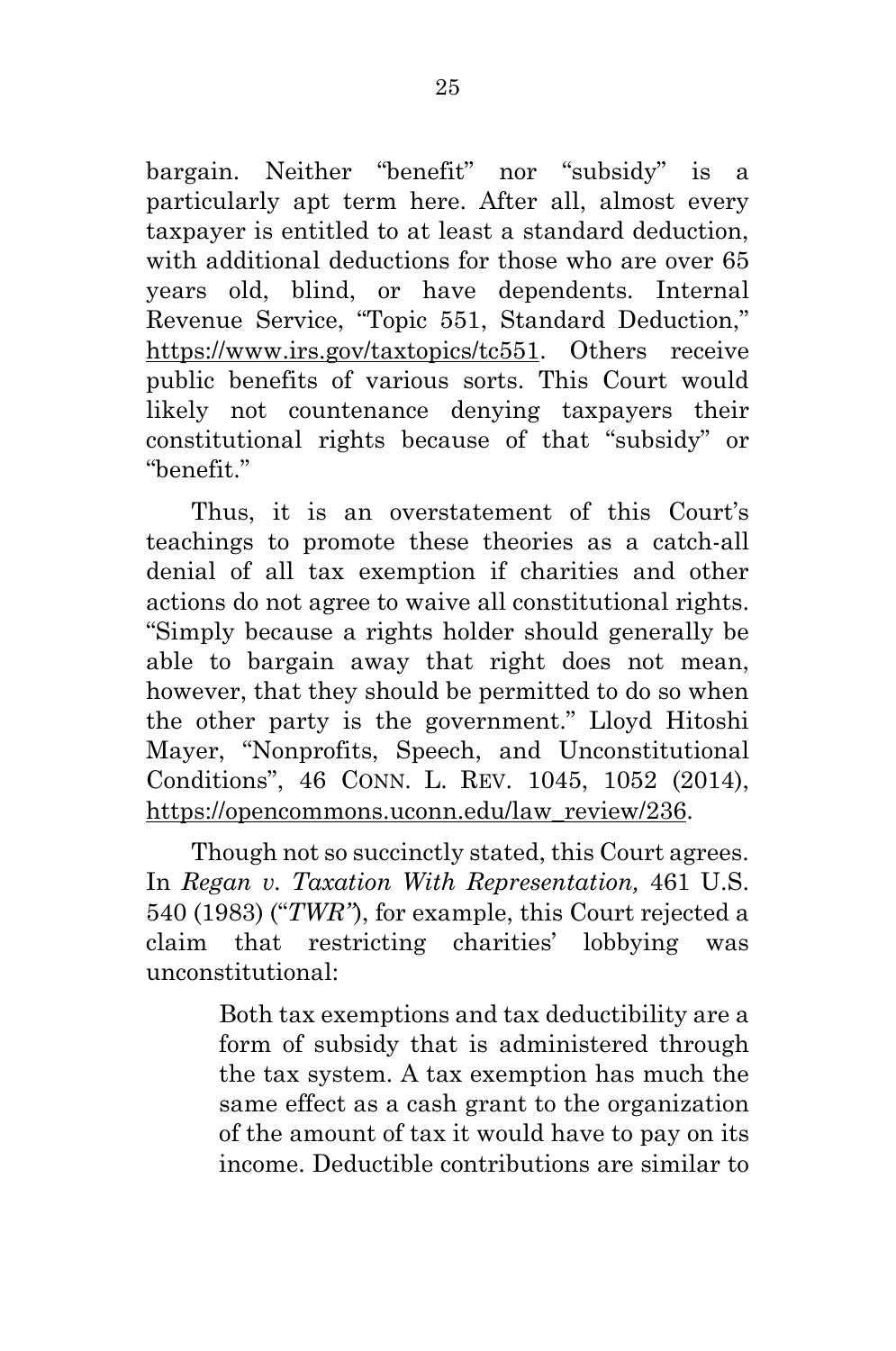cash grants of the amount of a portion of the individual's contributions. … In short, Congress chose not to subsidize lobbying as extensively as it chose to subsidize other activities that nonprofit organizations undertake to promote the public welfare.

*TWR*, 461 U.S. at 544. But the Court was careful to limit the subsidy argument to specific circumstances where Congress has determined that a public subsidy was or was not appropriate. The Court pointed out that "Congress – not TWR or this Court – has the authority to determine whether the advantage the public would receive from additional lobbying by charities is worth the money the public would pay to subsidize that lobbying, and other disadvantages that might accompany that lobbying." *Id.* at 550. Congress had already exercised that power by denying a deduction to for-profit entities for lobbying. *See Cammarano v. United States*, 358 U. S. 498, 513 (1959) ("Congress is not required by the First Amendment to subsidize lobbying.").

The situation also would have been different if the lobbying restriction had burdened TWR significantly "unrelated to the congressional purpose of ensuring that no tax-deductible contributions are used to pay for substantial lobbying, and effectively make it impossible for a  $\S 501(c)(3)$  organization to establish a § 501(c)(4) lobbying affiliate." *TWR*, 461 U.S. at 544 n. 6. Here, the condition could entirely stop the charity from operating in California without reference to whether or not wrongdoing occurred, and without reference to the purpose of the compelled speech.

Justice Blackmun, joined by two other Justices,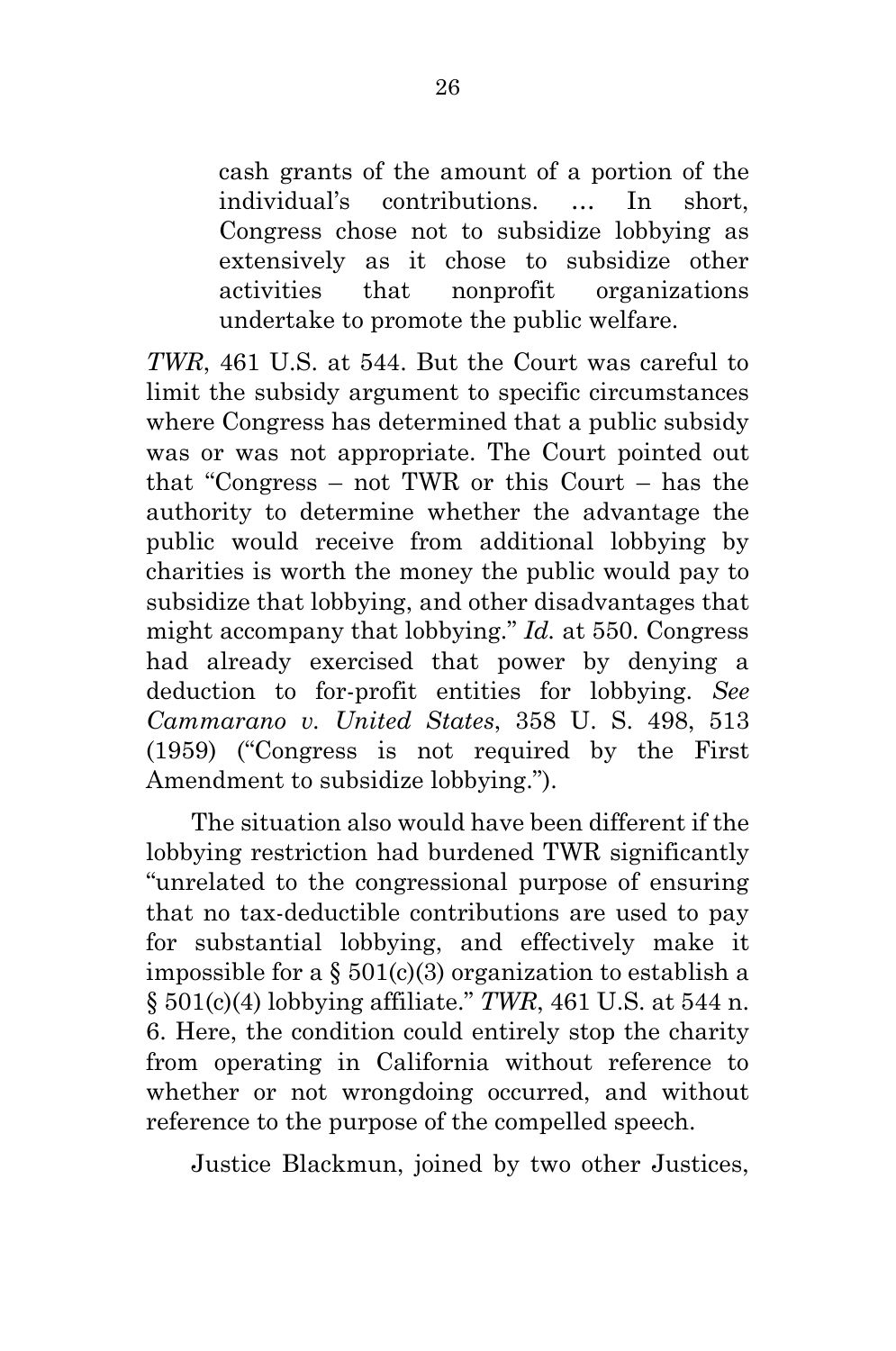found Footnote 6 in *TWR* particularly important: "I write separately to make clear that, in my view, the result under the First Amendment depends entirely upon the Court's necessary assumption – which I share – about the manner in which the Internal Revenue Service administers § 501." *Id.* at 552 (Blackmun, J., concurring). He continued:

> "Any significant restriction on this channel of communication, however, would negate the saving effect of  $\S$  501(c)(4). It must be remembered that  $\S$  501(c)(3) organizations retain their constitutional right to speak and to petition the Government. Should the IRS attempt to limit the control these organizations exercise over the lobbying of their  $\S$  501(c)(4) affiliates, the First Amendment problems would be insurmountable. It hardly answers one person's objection to a restriction on his speech that another person, outside his control, may speak for him. Similarly, an attempt to prevent  $\S 501(c)(4)$  organizations from lobbying explicitly on behalf of their  $\S 501(c)(3)$  affiliates would perpetuate  $\S$  501(c)(3) organizations' inability to make known their views on legislation without incurring the unconstitutional penalty. Such restrictions would extend far beyond Congress' mere refusal to subsidize lobbying."

*Id.* at 553 (Blackmun, J., concurring). As Justice Blackmun framed it, the "public subsidy" argument is limited to express Congressional actions defining the limits of a subsidy and where the implementation of the government project is not burdensome.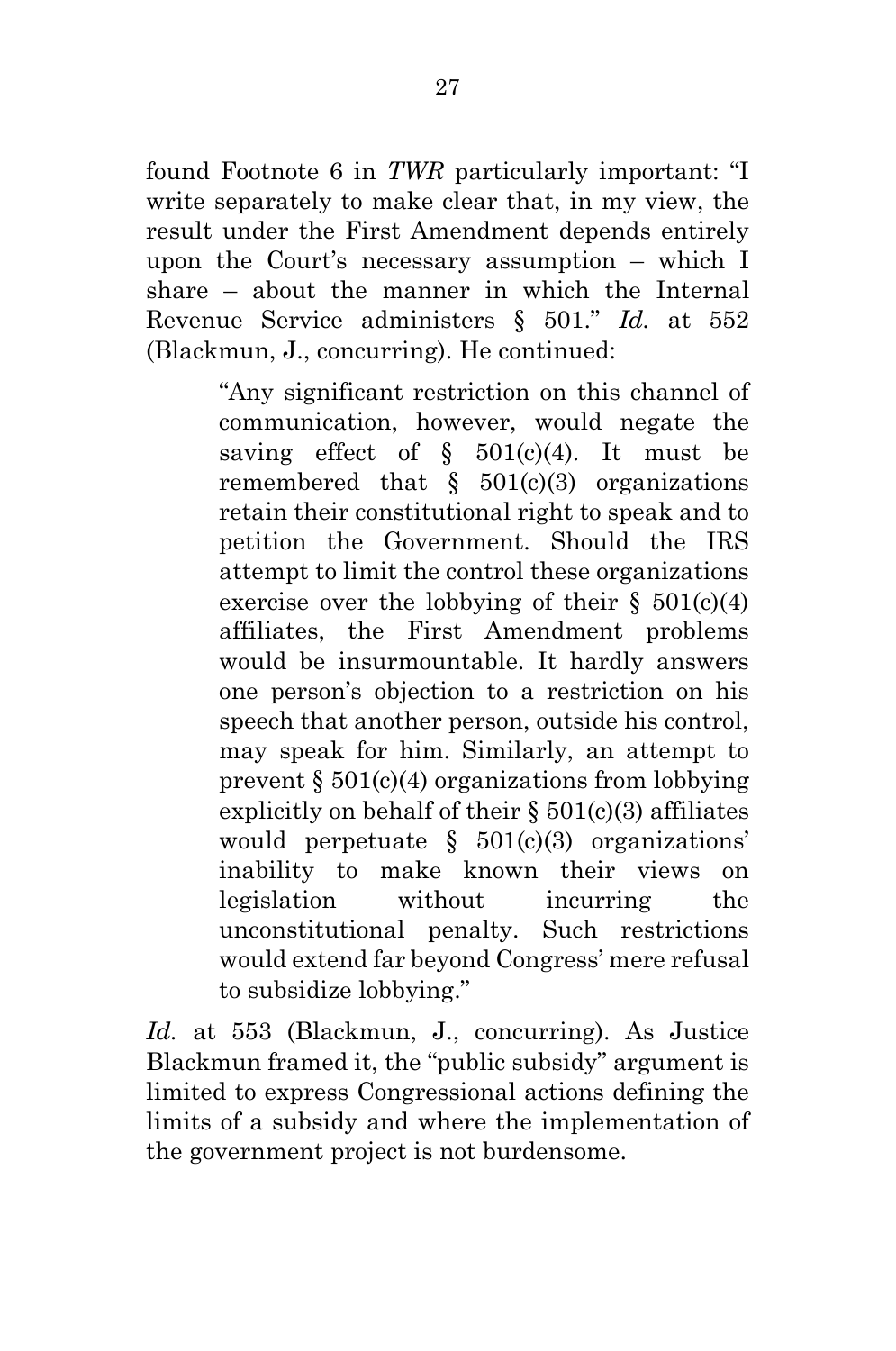Notwithstanding the wide sweep of the language in *TWR*, Justice Blackmun's narrower framing of the decision has won the day. *See AOSI I*, 570 U.S. at 215; *AOSI II*, 140 S. Ct. at 2088 ("[*Regan*] simply explained that a speech restriction on a corporate entity did not prevent a separate affiliate from speaking…."); *AOSI II*, 140 S. Ct. at 2096 (Breyer, J., dissenting) ("Take *Regan*. To refresh, in that case we upheld a ban on engaging in certain protected speech (lobbying) that the federal tax code imposed on a nonprofit's § 501(c)(3) organization because the nonprofit could still speak through a separate  $\S 501(c)(4)$  organization."); Brian Galle, *Charities in Politics: A Reappraisal*, 54 WILLIAM & MARY L. REV. 1561, 1569–70 (2013) ("Later cases adopted Blackmun's concurrence as the more persuasive approach."); Ellen P. Aprill, *Regulating the Political Speech of Noncharitable Exempt Organizations after Citizens United*, 10 ELECTION L. J. 363, 369–72 (2011) (discussing lower court adoption of Blackmun approach); Eugene Volokh, *Freedom of Expressive Association and Government Subsidies*, 58 STANFORD L. REV. 1919, 1942 (2006) ("The government may demand that tax-exempt groups not engage in lobbying or electioneering, but only because those groups may set up non-tax-exempt affiliates that can then use purely tax-paid funds for that speech."). To the extent *Regan v. Taxation With Representation* is considered to stand for something broader than Justice Blackmun's framing, this Court should clarify the decision.

The cases here represent a far end of this spectrum, because the condition – compelled disclosure of association – is purchased at the cost of being able to operate in California, which is beyond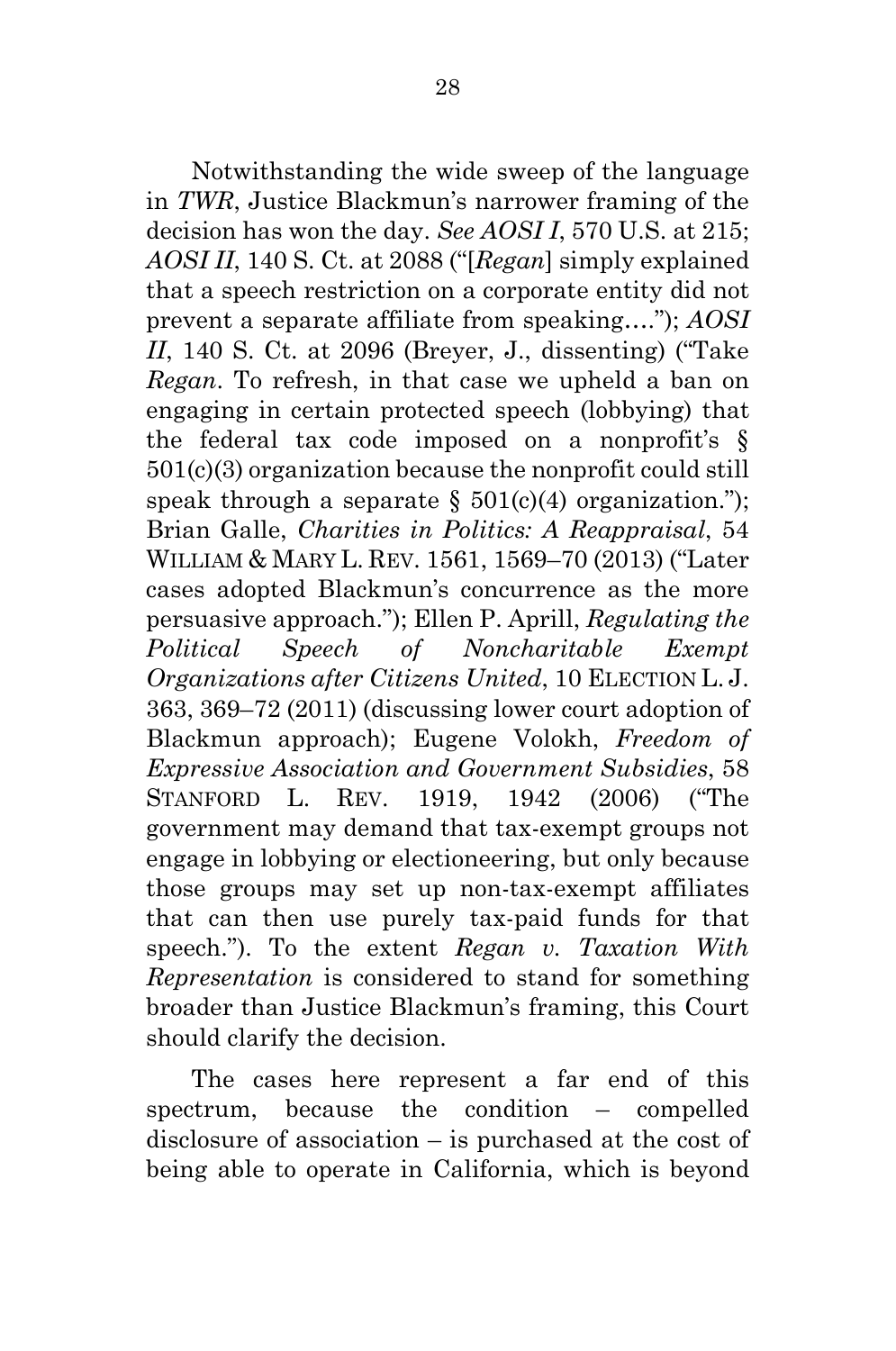any limit created by the legislature by merely creating a tax exemption. There is no way for a donor to associate with "private" funds, because California won't allow donors' contributions to be "private." "Unlike the situation in [*TWR*], the law provided no way for a station to limit its use of federal funds to non-editorializing activities, while using private funds 'to make known its views on matters of public importance.'" *AOSI I*, 570 U.S. at 215–16. Here, the condition is on the charity, not the program. *Id*. at 219 ("[O]ur 'unconstitutional conditions' cases involve situations in which the Government has placed a condition on the recipient of the subsidy rather than on a particular program or service, thus effectively prohibiting the recipient from engaging in the protected conduct outside the scope of the federally funded program.") (emphasis added).

Nor would charities be able to avail themselves of the option for an affiliate (likely an IRC  $\S 501(c)(4)$ ) social welfare organization, as in *TWR*) and avoid the disclosure of their donors. As noted above, the Attorney General, many of his colleagues, and two prominent Senators have already indicated that they want to disclose the donors to IRC  $\S$  501(c)(4) organizations.

Nor does the Attorney General fulfill his side of the "bargain" with charities: he doesn't protect the donor information he wants to collect. The lower court made fundamental errors in determining the Attorney General's compliance with minimal privacy protections. For example, the lower court said: "the differences between federal and California privacy law are therefore immaterial to risk of inadvertent disclosure at issue here." *Ams. for Prosperity Found.*,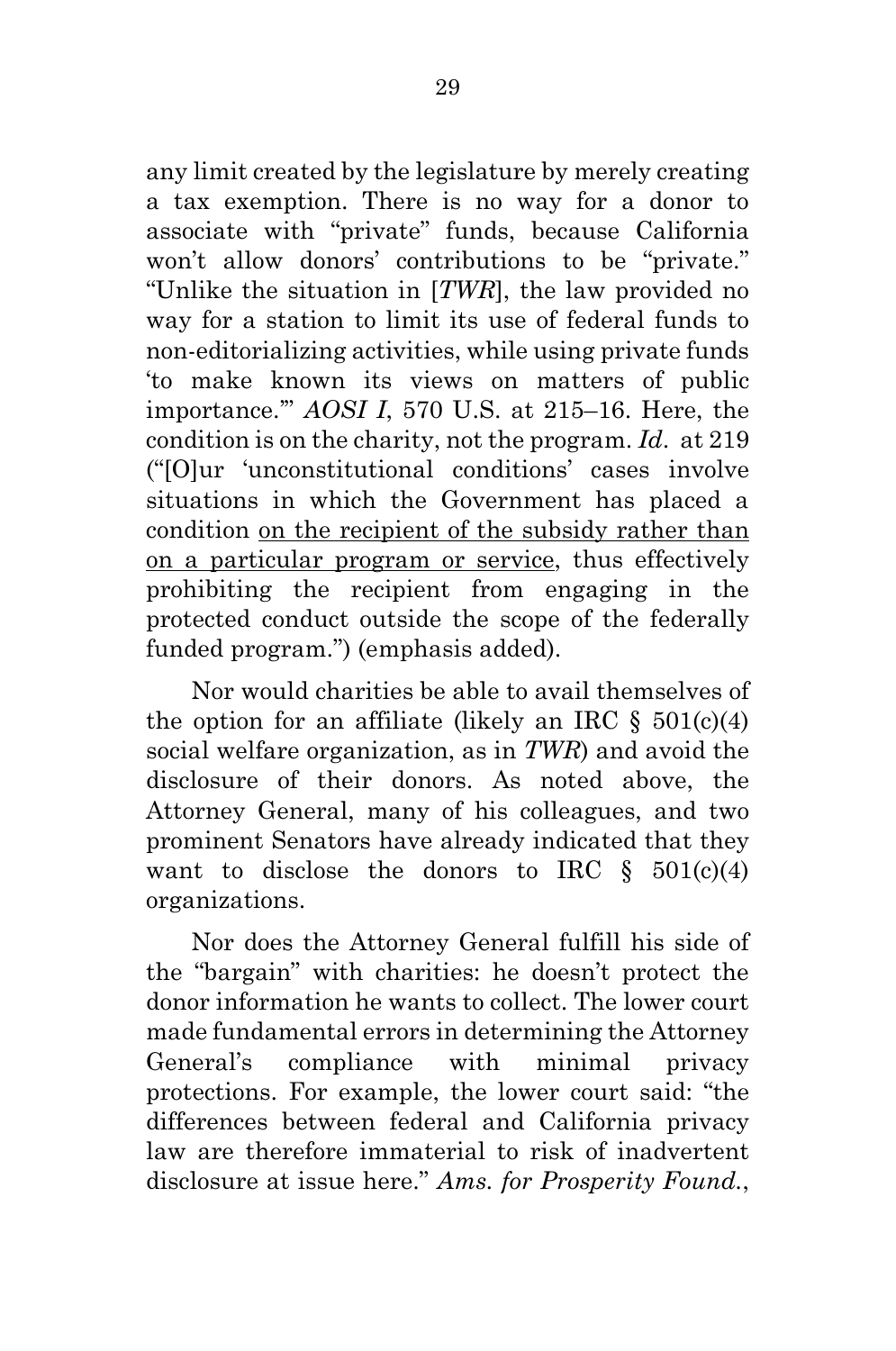903 F.3d at 1017 n. 10. The actual differences in those two sets of laws are immense. The Attorney General, by regulation, says the information is confidential, and then leaves it at that. [10](#page-39-0) The IRS is more rigorous.[11](#page-39-1)

For example, the Ninth Circuit said: "[Petitioners] have not shown [the Attorney General's] cybersecurity protocols are deficient or substandard as compared to either the industry or the IRS, which maintains the same confidential information." *Ams. for Prosperity Found.*, 903 F.3d at 1019. The lower court gave examples of what it wanted to see as metrics:

> "Although the plaintiffs contend that the Charitable Trusts Section's protective measures are inadequate because they impose no physical or technical impediments to prevent employees from emailing Schedule Bs externally or printing them in the office, the record does not show that the IRS maintains a more secure internal protocol for its handling of Schedule B information or that the Charitable Trusts Section is failing to meet any particular security standard."

<span id="page-39-0"></span><sup>10</sup> *See* Cal. Code Regs. tit. 11, § 310(b). *But see* CAL. CONST. art. I, §3(b) (guaranteeing right to access public information); Cal. Gov. Code § 12590 ("Subject to reasonable rules and regulations adopted by the Attorney General,…reports filed with the Attorney General shall be open to public inspection.").

<span id="page-39-1"></span><sup>11</sup> IRS Publication 4639, *Disclosure and Privacy Reference*  Guide, Oct. 2012, ("Chief Counsel's Guide"), https://www.irs.gov/pub/irs-pdf/p4639.pdf, is 340 pages long. Internal Revenue Service, Pub. 1075, *Tax Information Security Guidelines For Federal, State and Local Agencies*, Sept. 2016, https://www.irs.gov/pub/irs-pdf/p1075.pdf, is 180 pages long.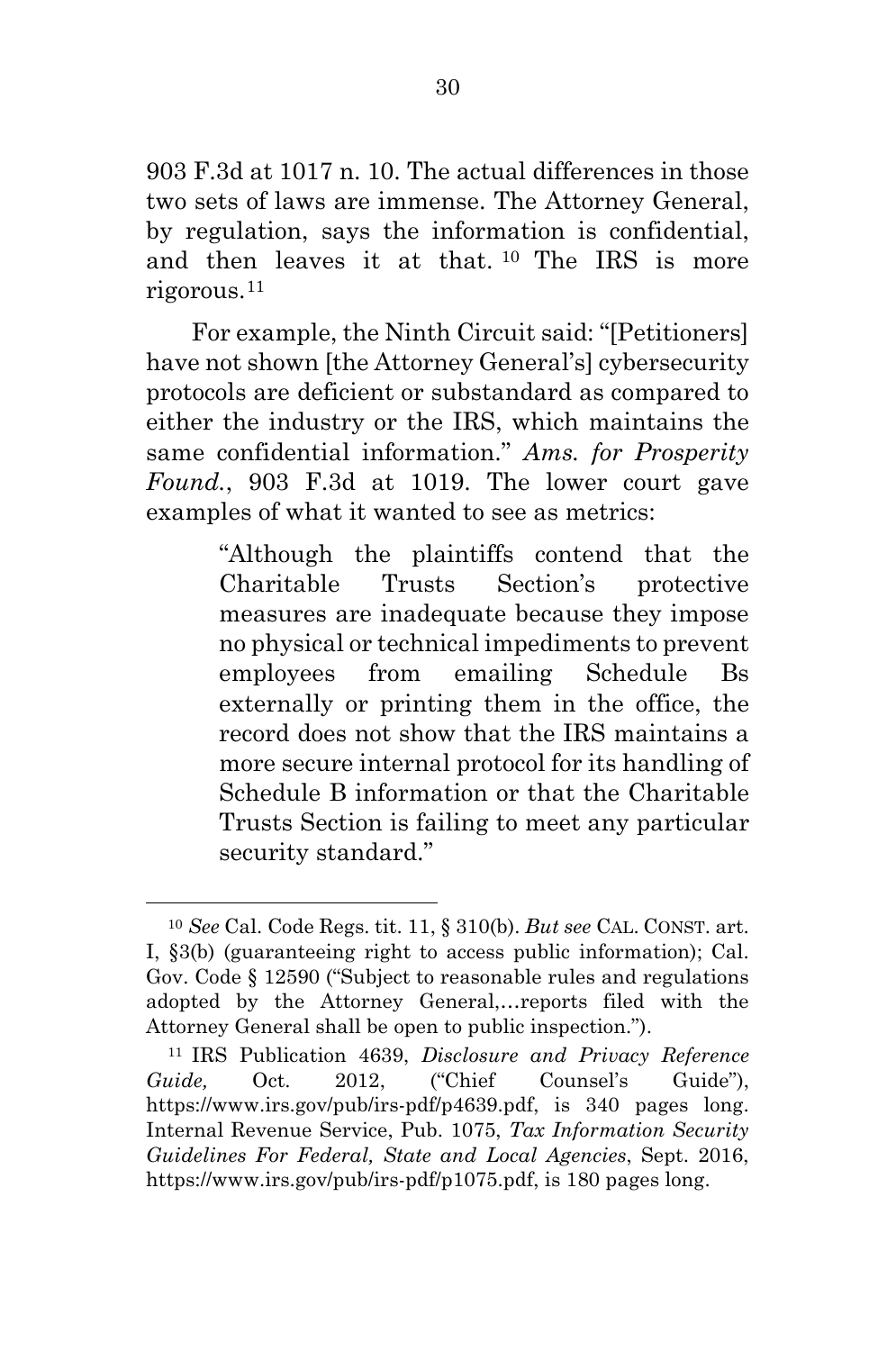*Id*. at 1019 n. 11.

The IRS's Schedule B email handling requirements are significantly more secure. For example, among the nine specific requirements listed in Subsection 9.4.3 of the Chief Counsel's Guide for the use of email to send Federal Tax Information is "FTI must not be transmitted outside of the agency either in the body of the email or as an attachment." Chief Counsel's Guide, at 108. The Attorney General has no such limitation.

The rules for printing documents in the office are more complex but equally specific; printing is permitted but all documents are to be tracked and logged, including listing all access and who accessed the information. *See id.* at 15 ("The agency must establish a tracking system to identify and track the location of electronic and non-electronic FTI from receipt until it is destroyed."). If the information was disclosed, the "log must reflect to whom the disclosure was made, what was disclosed, and why and when it was disclosed." *Id.* at 16. And both printing and scanning are expressly covered by the tracking and logging requirement. *See id.*

The Attorney General has no such tracking or logging mechanism. According to the court below, the Attorney General "samples" the records for "keywords," and weekly checks, by "script," to see if identifying information is made available to the public. *See Ams. for Prosperity Found.*, 903 F.3d at 1018.

The irony of the situation is that the Attorney General has tried to implement the IRS's privacy protections but found them too restrictive. *See* Joint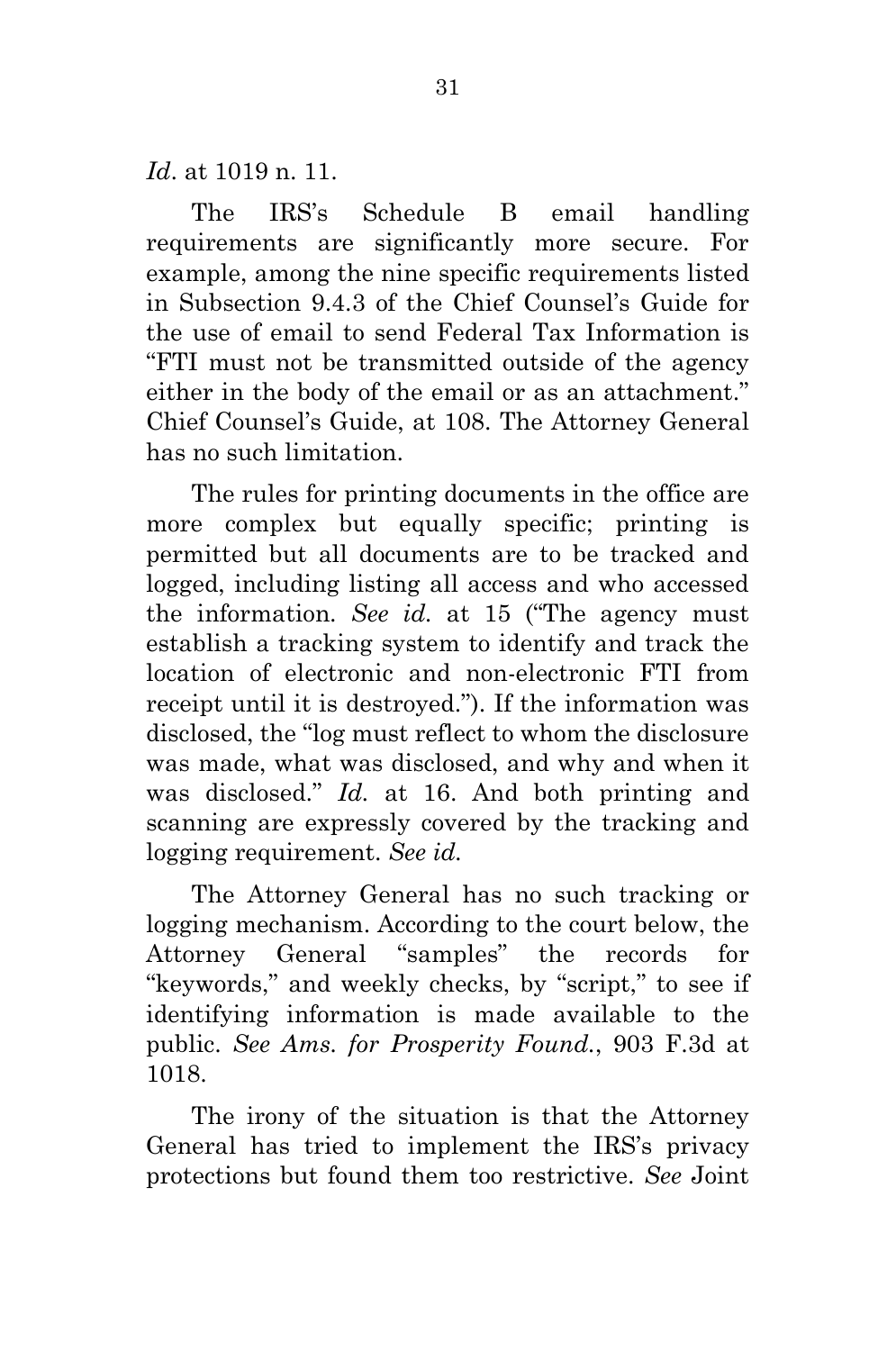App. in No. 19–251, p. 335 ("And I did all those things, but in the end it was impossible to use what we were receiving even though it was valuable.").

On the basis of its failure to distinguish between the Attorney General's and the IRS's systems, the lower court said: "The risk of inadvertent disclosure of any Schedule B information in the future is small." *Ams. for Prosperity Found.*, 903 F.3d at 1019. Without tracking and logs, the Attorney General is unlikely even to be able to determine when such violations actually occur.

It appears the lower court is satisfied with a monitoring system which responds only after someone complains that their data has been accessed illegally: "There is also no dispute that the Registry Unit immediately removes any information that an organization identifies as having been misclassified for public access." *Id*. But by then, the information is likely on the Internet and forever public.

This unconstitutional condition would be compelled association. Any contrary interpretation would eviscerate this Court's long-standing "burden" analysis, and empower governments to impose similar conditions on a variety of constitutional rights.